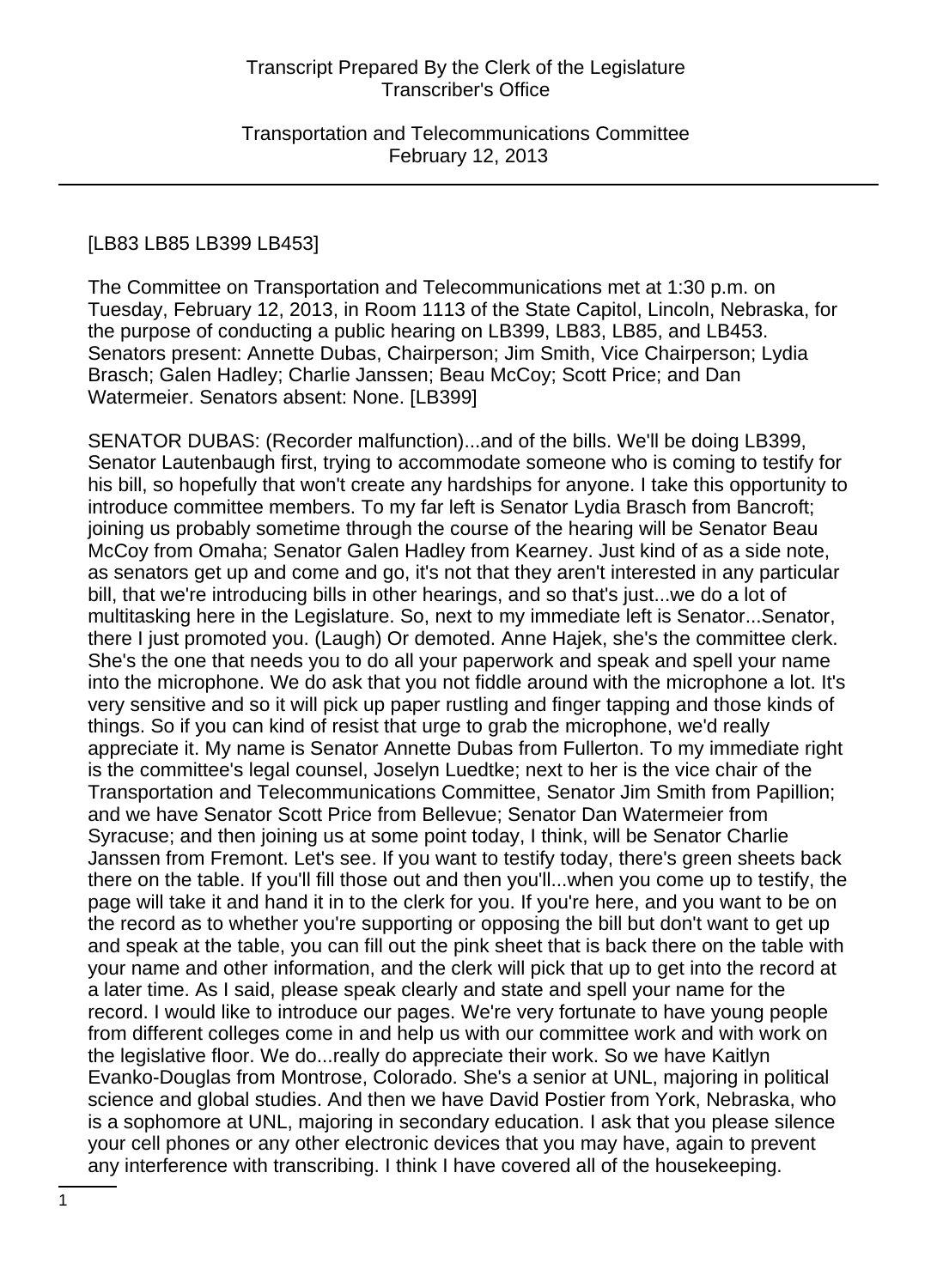Transportation and Telecommunications Committee February 12, 2013

Sometimes we may use the lights, but it doesn't look today like we will need to do that. But typically we ask you to keep your comments within about five minutes or so. The committee always has the opportunity to give...let you finish out your thought or ask questions as to what you're presenting. So you don't have to stop midsentence if the lights comes on for you, but just trying to move things efficiently along. So again, I think we've taken care of all of the housekeeping, and we will open this hearing on LB399. Senator Lautenbaugh.

SENATOR LAUTENBAUGH: (Exhibit 1) Thank you, Madam Chair and members of the committee. My name is Scott Lautenbaugh, L-a-u-t-e-n-b-a-u-g-h. I represent District 18. I, at the outset, apologize for appearing casual and tieless in front of you today, but I left the house with a tie on, but then I got here and looked in the mirror, and I realized it was a mistake. So...It must have been dark at home when I left the house. But in any event, this is a bill that was brought to me by...I don't think a constituent, but certainly a friend of mine from Omaha. LB399 was proposed by a citizen of Omaha who serves on a citizen patrol authorized by the Omaha Police Department. Current amber light statutes permit the use of flashing amber lights on various vehicles such as military or civil air patrol, or I think we added storm spotters recently, if memory serves. The Omaha Coalition of Citizen Patrols is comprised of about 30 neighborhood patrols involving volunteers who are trained by the Omaha Police Department. Citizen patrollers operate under the endorsement of the Omaha Police Department. Their role is to patrol their neighborhoods in clearly marked vehicles and observe and report to the police or other law enforcement any suspicious activity or anything that appears to be a crime in progress. They are unarmed, and under no circumstances are citizen patrollers allowed to confront anyone. They also assist the Omaha Police by conducting special patrols on days and nights when foot traffic is heaviest. They also have a rapid response team of volunteers who assist law enforcement, when requested, in the search for missing children or vulnerable adults. The organization has been in existence for nearly 20 years. For several years, the Citizen Patrols of the Montclair neighborhood had been using a flashing amber light atop the vehicles while patrolling. This tends to serve two purposes: one, to let residents know the patrol is out and active, and two, it also tends to deter those criminals...or those with criminal intent, excuse me, from acting, especially if they're aware that the Citizen Patrol is in the area as they're one step away from a 911 call. A neighbor recently complained that there's no actual statutory authorization for Citizen Patrols to use flashing amber lights on their vehicles while patrolling, and they have had to stop using the lights while patrolling, necessitating this requested change in existing law to allow them to display such lights. I do have a member of the Citizen Patrol here who will be testifying after me, but I also would be happy to answer any questions you may have. [LB399]

SENATOR DUBAS: Thank you, Senator Lautenbaugh. Are there questions? Senator Price. [LB399]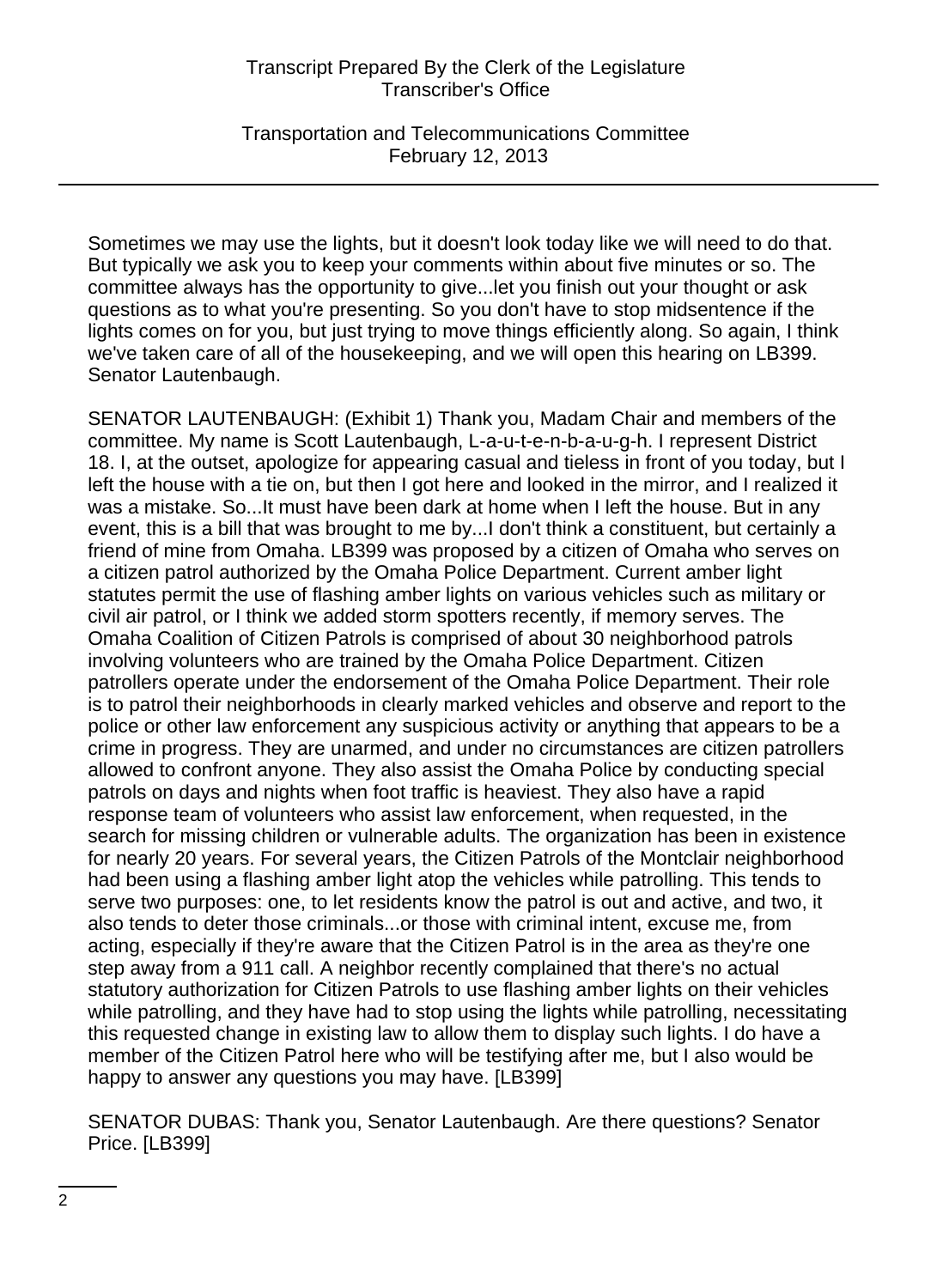Transportation and Telecommunications Committee February 12, 2013

SENATOR PRICE: Thank you, Chairperson Dubas. Senator Lautenbaugh, the question I have is: are there lights in these vehicles or in areas in the function of the duty that are atypical for parking? I mean...I was thinking when you said a citizen called in and complained, so they're parked on the side of a street in front of a house, but the light is rolling, and you would normally have cars parked on the side and the city, therefore, extended period of time with their light on. I mean, when the police do that we know for a reason, but I was wondering if that was what maybe precipitated the issue. [LB399]

SENATOR LAUTENBAUGH: I don't know the answer to that for sure. I'll be happy to look into the specifics of the incident, but I don't know. [LB399]

SENATOR PRICE: Okay. Thank you very much. [LB399]

SENATOR DUBAS: Other questions? I would just...I want to clarify. Did you say that they had used the lights in the past, and then there was a question raised about whether they should or shouldn't be and now that's why we're looking at the legislation? [LB399]

SENATOR LAUTENBAUGH: Yeah, I think we've dealt with this in different capacities on this committee in the past where a group had just used the amber lights for safety purposes, and someone pointed out, well, statutorily, you're not specifically authorized to have them. This is another such incidents, if you will. [LB399]

SENATOR DUBAS: All right. Very good. Any other questions for Senator Lautenbaugh? [LB399]

SENATOR LAUTENBAUGH: And I believe I did send out a handout that explains the Citizen Patrol. [LB399]

SENATOR DUBAS: Very good. Thank you so much. [LB399]

SENATOR LAUTENBAUGH: Thank you. [LB399]

SENATOR DUBAS: I will point out that we've been joined by Senator Charlie Janssen, Senator Galen Hadley, and Senator Beau McCoy. So, we will open up the hearing with proponents for LB399. Welcome. [LB399]

CHRIS COSTANTAKOS: Thank you. Good afternoon, Madam Chair and senators. My name is Chris Costantakos, C-o-s-t-a-n-t-a-k-o-s. My address is 6910 Pacific Street, #300, in Omaha, Nebraska. I am an attorney, and I'm also the vice president of the Omaha Coalition of Citizen Patrols. I think Senator Lautenbaugh did a great job of kind of laying out what that organization is about, but the...you should know that we were contacted about a year and a half ago or a year ago by the Washington County Sheriff.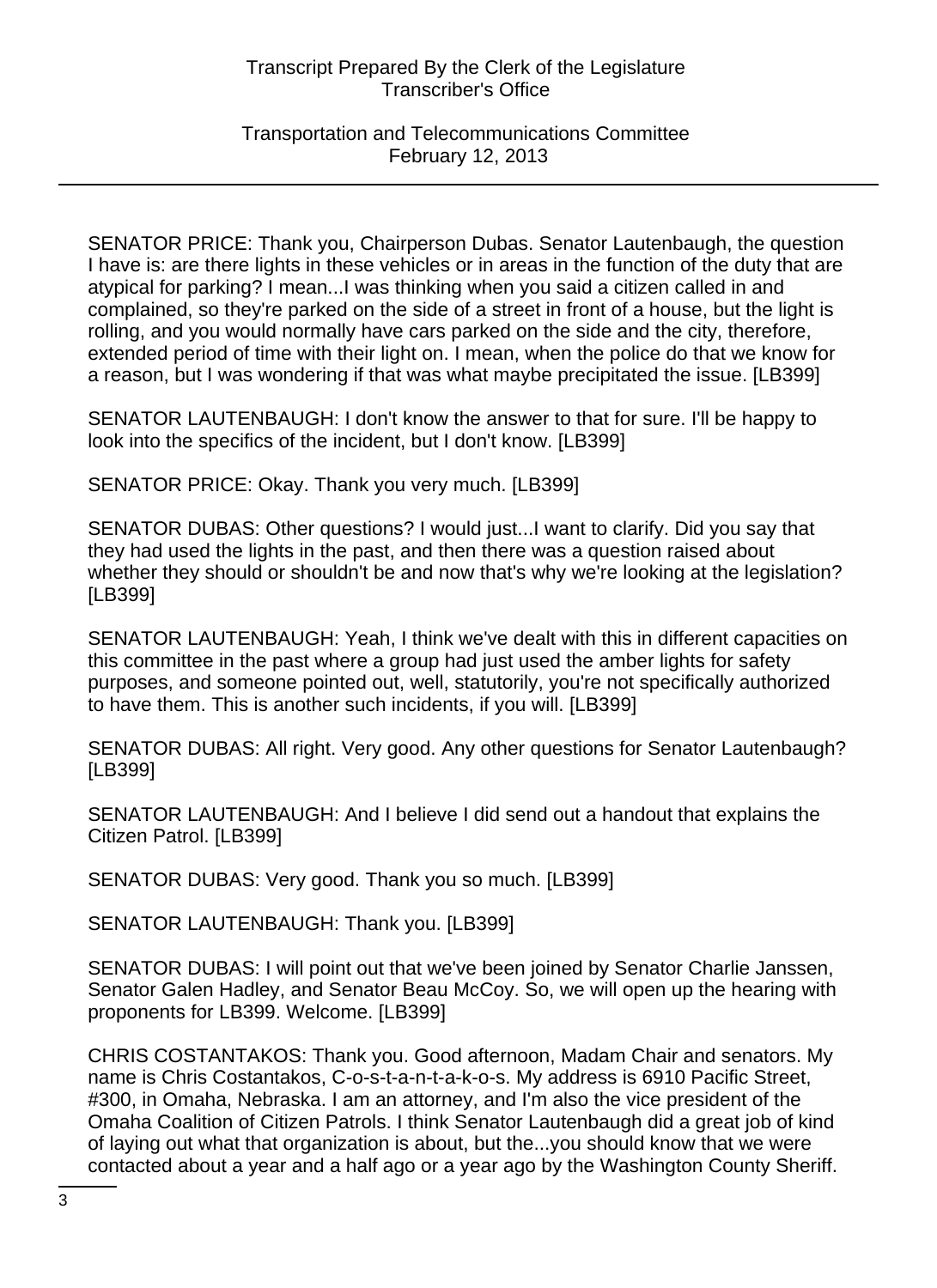Transportation and Telecommunications Committee February 12, 2013

They also were interested in forming a citizen patrol. The underlying justification for these groups is essentially that the police and law enforcement, as I'm sure you can see from the 5 o'clock news, can't be everywhere and everyplace. And so these groups are simply citizen volunteers who operate under the auspices of law enforcement. They are trained by law enforcement, combination of police officers, and in this case, OCCP trainers to become eyes and ears really for law enforcement. So how does that work? If they see suspicious activity, they will probably pick up the phone, call 911, report that, and let the police sort it out. They cannot confront; they're unarmed. The other effect that we think happens is it's kind of a soft deterrent effect when folks see a citizen patrol or one of these vehicles moving through the neighborhood. We assist law enforcement at Halloween, when kids are out trick-or-treating, to make sure that no predators or nothing happens or somebody doesn't step off the curb in front of a truck. We also patrol with the police on the first day of school, when school children are walking to and from school, and then the last day of school because these are sort of highlights. Senator Lautenbaugh talked about the rapid response team, and I'd just like to talk about that briefly. That is nothing more than people who are part of citizen patrol who wish to put their name on the list to be called upon if there is a missing juvenile or a vulnerable adult. We get called at all hours of the day and night. We, for example, were called out in the search for Amber Harris when she was abducted before anyone knew that was a murder. We also have assisted with the recovery of some elderly persons who have kind of drifted away from, you know, care facilities and things like that. And how that works is the police will activate us. They'll call us, or law enforcement or the sheriff will say, "We need help." And then we will assemble, and under the guidance of law enforcement, they give us the particulars, perhaps a photograph of the missing person, and then we go out in teams. Why the amber lights would be helpful...And I do know the answer to your question on the other issue, but would be that they...First of all, it would make it easier for law enforcement, when we're working a joint operation with them, to identify us as a volunteer vehicle for crime prevention that's participating in the activity. The second thing, I think, is that it would have greater visibility in the neighborhoods where patrols want to use those amber lights and by doing that, I think that would constitute a deterrent to crime. We see kids sometimes...they're looking at a nice SUV, and then maybe they see this vehicle come by and if it's at night with the amber light, they kind of know this is a citizen patrol vehicle, and they are indeed one step away from a 911 call. The second effect it would have is recognition by the residents in the neighborhood. Citizen patrols operate on the idea that they slowly cruise or look around the neighborhoods. They drive in cars that are marked with magnets, but at night sometimes...we're not lighted, so how to say this is, I guess, in a manner of avoiding a call to 911 for us, is to say, "Hey the same green car has driven by five times now. What's that all about?" Especially if it's someone who may not be familiar with the citizen patrol. Any community can form a citizen patrol. It isn't just unique to Omaha. Right now I think we are the biggest patrol. I'm not aware if there are citizen patrols in other areas. We know Washington County Sheriff did attend...bring people to a training, a specialized training, so that their folks could set one up. I don't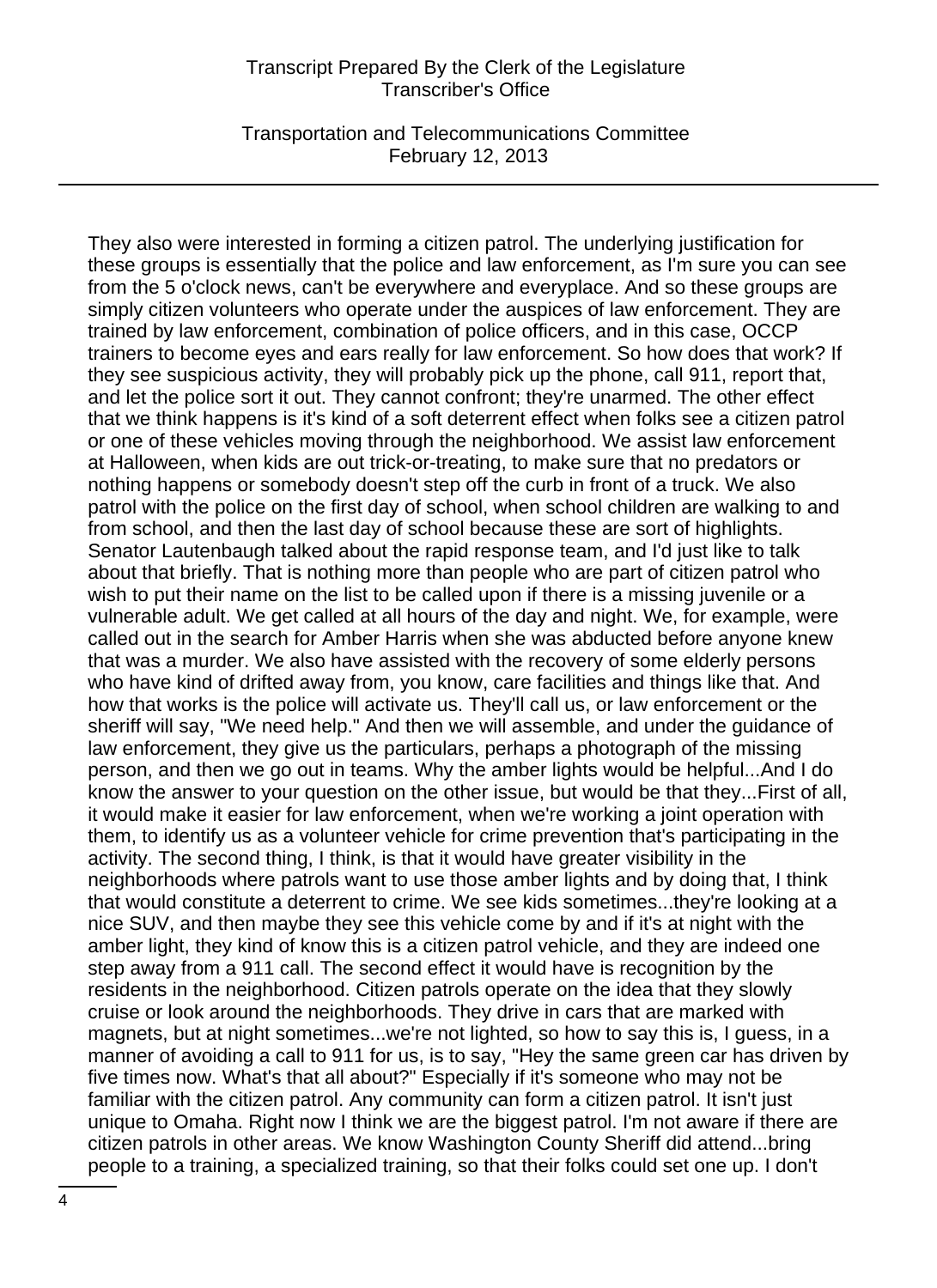Transportation and Telecommunications Committee February 12, 2013

think they've done that yet, but all it really takes is for a group of interested citizens really to approach law enforcement and get their permission and blessing, basically, and put things together in that respect. The Montclair neighborhood in west Omaha were using amber lights, and my understanding of what happened there was there was someone in the neighborhood who knew the amber light law and said, "Hey you guys can't do this because you're not listed as one of the groups here." And the way I understand the proposed bill, as Senator Lautenbaugh has drafted it, it would include, I believe, volunteers driving vehicles for purposes of crime prevention or public safety, but authorized by the police, the sheriff or other applicable law enforcement and only in designated areas. So to cut to the chase, they would probably want to use amber lights when they patrol their neighborhoods, and also if they're called out on a citywide search for a missing juvenile or a missing vulnerable adult. Not all patrols would use...necessarily want to use the amber lights at all occasions. So we'd kind of leave it up to them that if this law were to pass, it would be on a voluntary basis. So if you folks have any questions, I'd... [LB399]

SENATOR DUBAS: Very good. Are there questions? I would...how many people are a part of this patrol? [LB399]

CHRIS COSTANTAKOS: There are at least over, in excess of 30 neighborhoods right now that have formed patrols, and we have in the Omaha area alone around 400-plus volunteer members. And they can also bring an approved ride-along person. That means I could take you, if you submitted to a criminal background check, if we were called out on a citywide search or something like that. So we're looking at around...I would say a rough estimate is 400-plus volunteers. [LB399]

SENATOR DUBAS: And this is all volunteer? You provide your own vehicles and everything? [LB399]

CHRIS COSTANTAKOS: We provide our own vehicles. There's absolutely no compensation involved, and these are simply good souls that are really concerned, at least on the rapid response part of it, about finding missing children or missing adults. On the patrol part, they don't want to be cops. You know, they just simply...if they see something, they pick up the phone and call 911 and let the police come and sort it out. [LB399]

SENATOR DUBAS: And was I correct in hearing you say, you do have magnets that mark your cars? [LB399]

CHRIS COSTANTAKOS: We do. We have vehicle magnets. They're kind of this two foot, maybe by one foot, that say Omaha Coalition of Citizen Patrols, and it may or may not say the neighborhoods such as Maplewood or Beamis Park or something like that. [LB399]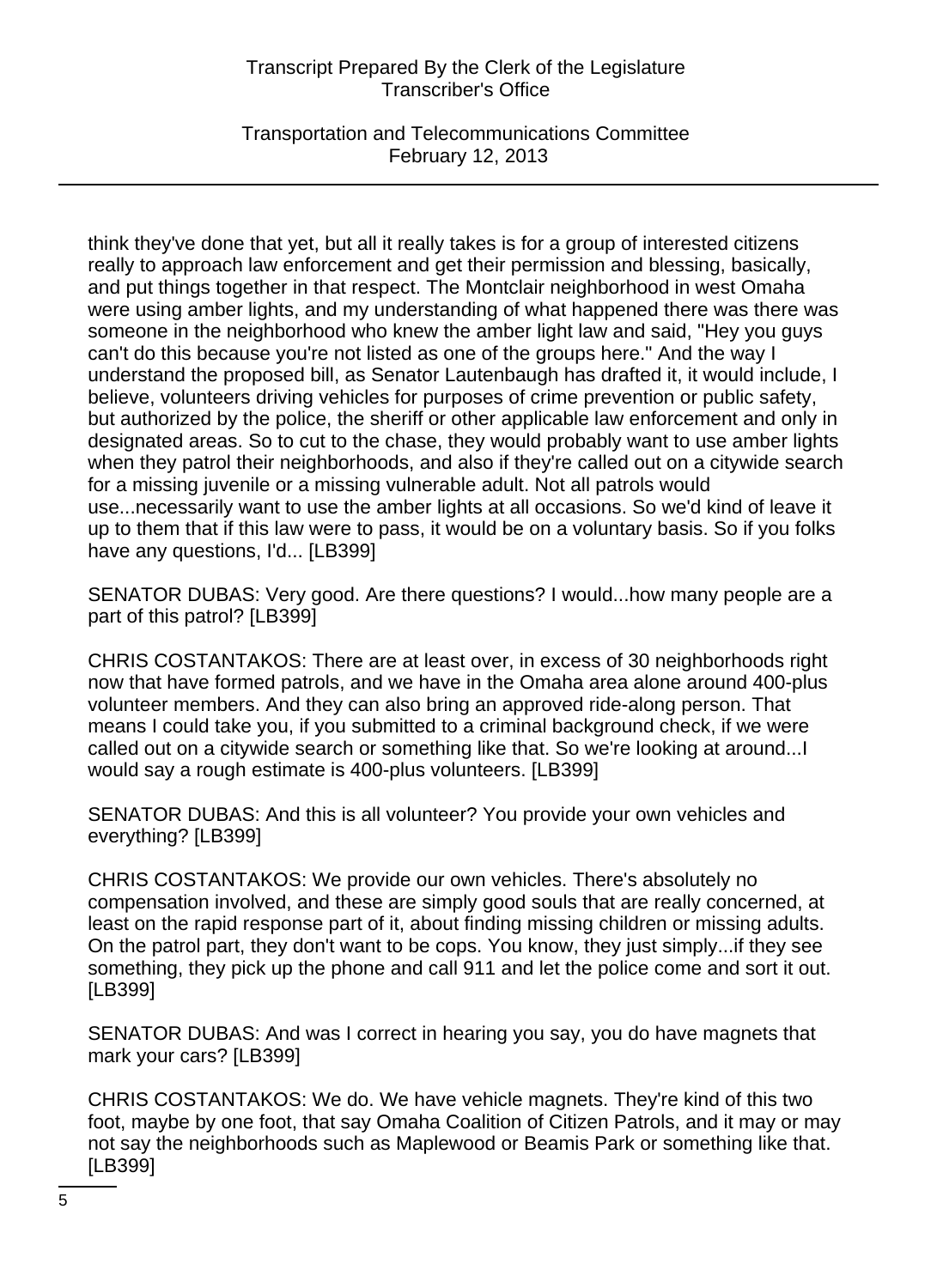SENATOR DUBAS: But if it is dark, you can't see what those... [LB399]

CHRIS COSTANTAKOS: We are not lighted, they're not lighted signs so it would be hard to see. And I think the police would probably appreciate that ability but only in terms of the areas designated. The way I think this could work is if the bill does pass, then it's up to the sheriff or the chief of police to really set out a memo and set forth the conditions of how the amber lights and where and when they can be used. [LB399]

SENATOR DUBAS: Very good. Thank you. Any other questions? Senator Brasch. [LB399]

SENATOR BRASCH: Thank you, Madam Chairman. Thank you for your testimony and for your volunteering here. I know the bill is to permit lighting but is this...are you on foot at all, or is it just solely vehicle patrolling that your organization does? [LB399]

CHRIS COSTANTAKOS: It is primarily vehicle patrolling. We have authorized in one of our memorandums, within the last year actually, a foot patrol, but that is a requirement of a minimum of two patrollers. They cannot go out alone, and they are not in vehicles, and they are not necessarily wearing marked shirts. They can, if they wish to do that, but I don't know that they would be wanting to carry an amber light with them in that respect. [LB399]

SENATOR BRASCH: So are you, I guess plain clothes volunteers or you have a special T-shirt or uniform? [LB399]

CHRIS COSTANTAKOS: There...They do have a T-shirt that they wear, and it simply would say OCCP or Omaha Coalition of Citizens Patrol, and on the back it might say, Crescent Oaks neighborhood or Joslyn Castle neighborhood to identify them. Do they all wear it? No. You know, but they do when they're out on, like, a public joint effort with the police on a search. [LB399]

SENATOR BRASCH: Is there special identification, a card or anything or a certification from your trainings, or...? [LB399]

CHRIS COSTANTAKOS: They have...are issued an identification card by the chief of police, and it is kind of a plastic...It looks like a credit card that indicates that they're part of citizen patrol which, I don't know if you know this, but citizen patrol is a subspecies of Neighborhood Watch, which comes under Citizen Corps, which is ultimately a part of Department of Homeland Security. So each trained member has an ID card that identifies that they have been trained as a citizen patroller. [LB399]

SENATOR BRASCH: Very good. Very interesting, and Neighborhood Watch was my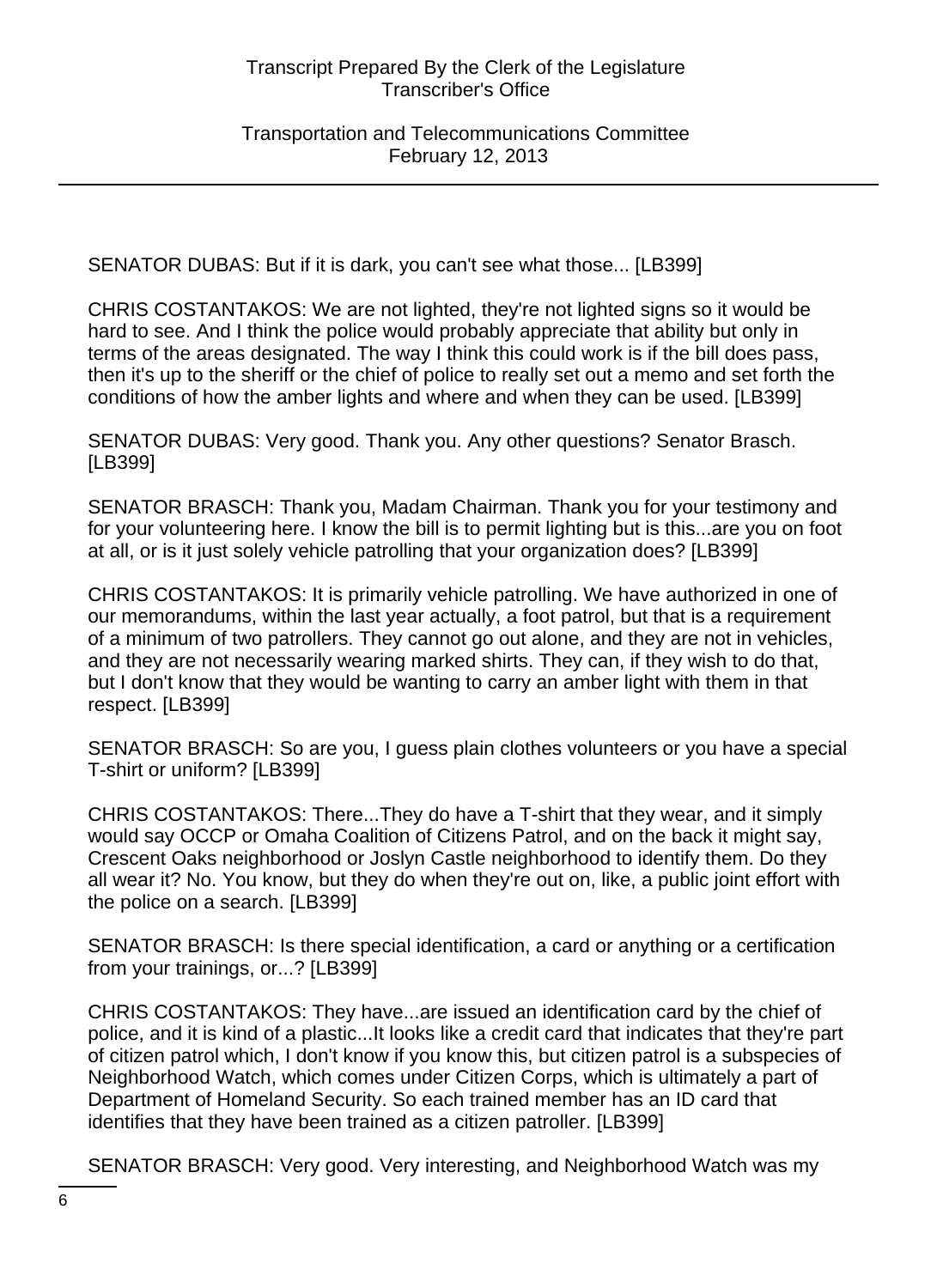## Transportation and Telecommunications Committee February 12, 2013

next question so you've answered that. I have no other questions. Thank you. [LB399]

CHRIS COSTANTAKOS: Any other Senators? [LB399]

SENATOR DUBAS: Any other questions? Thank you very much for coming forward today. [LB399]

CHRIS COSTANTAKOS: Thank you, Senators. [LB399]

SENATOR DUBAS: I forgot to ask this question earlier. How many people will be testifying in support of this bill? Okay. Opposition? Anyone in the neutral? Seeing none, Senator Lautenbaugh, would you like to close? [LB399]

SENATOR LAUTENBAUGH: Yes, briefly. I do thank the committee for the questions and the consideration of this. And this is kind of, I think, what we hope citizens will do in times of budgetary constraints or otherwise to volunteer and get out there and help with their own communities and the policing thereof. And if this is a simple thing we can do to help them do that, I would urge the committee to look favorably upon it. [LB399]

SENATOR DUBAS: Thank you very much. Any other questions of Senator Lautenbaugh? All right. Thank you. [LB399]

SENATOR LAUTENBAUGH: Thank you. [LB399]

SENATOR DUBAS: That will close the hearing on LB399. We've just put a call in to Senator Schumacher's office so, hopefully, he will be with us shortly so we will just kind of sit at ease here until Senator Schumacher shows up. The next bill we will be hearing will be LB83. Welcome, Senator Schumacher. [LB399]

SENATOR SCHUMACHER: Thank you, Senator Dubas. []

SENATOR DUBAS: Thank you. Thanks for accommodating us to do a little rearranging, so. You're welcome to start anytime you're ready.

SENATOR SCHUMACHER: Which one are we up on?

SENATOR DUBAS: We are on LB83.

SENATOR SCHUMACHER: (Exhibit 2) LB83. Chairman Dubas, members of the Transportation and Telecommunications Committee, I'm here today to introduce LB83 which if we probably all took a driver's test with a certain question on, we'd fail. You know when you come out of the senate parking lot, you're headed south and you turn west toward the governor's mansion, right there there's a stop sign. It's a one-way street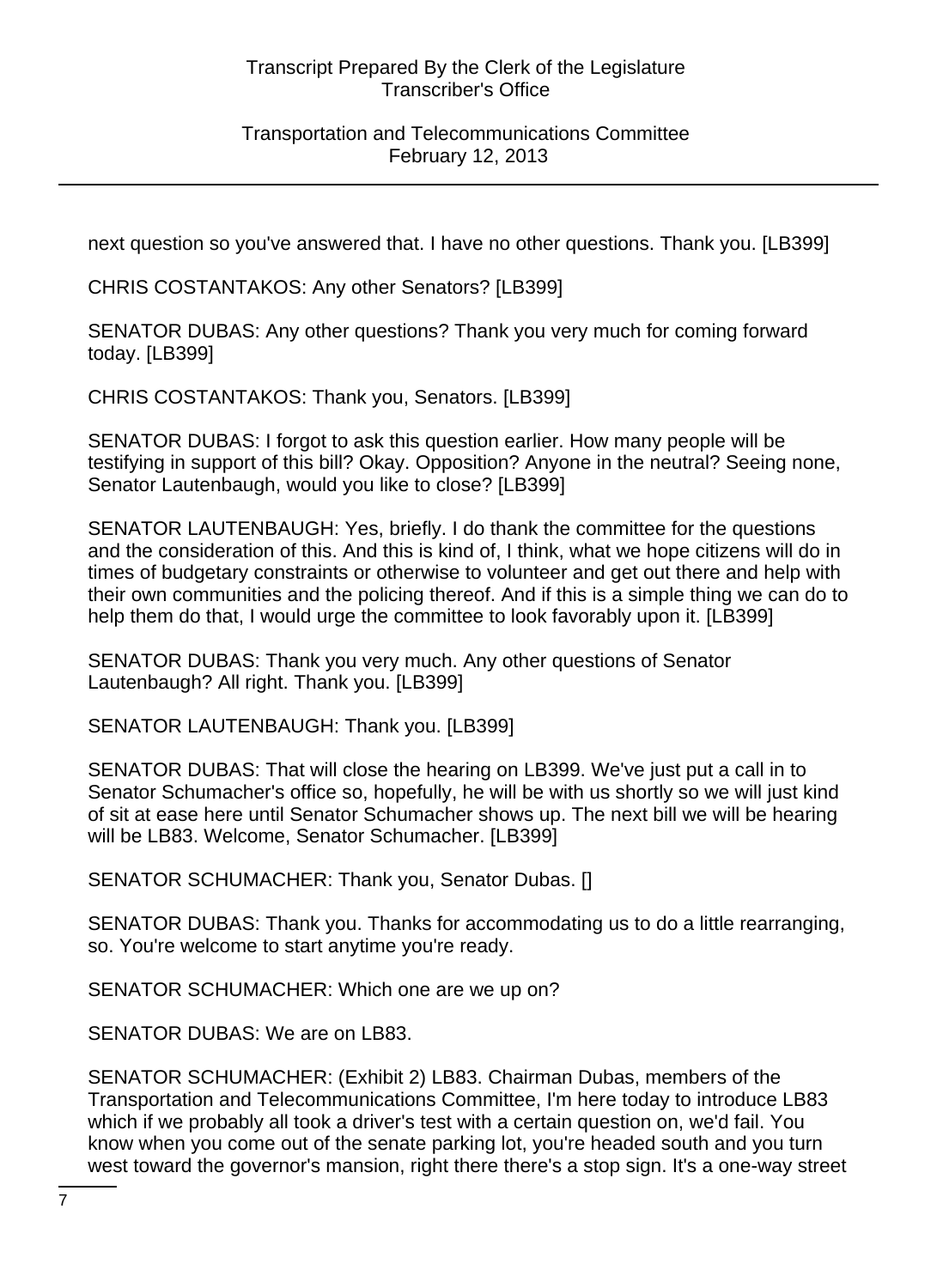Transportation and Telecommunications Committee February 12, 2013

heading south and a street going ahead, and obviously you can't go north because it's a one-way street. Question on the driver's exam. Is it legal to turn left to head south on that street? If I were answering that question, I'd say, "Why not? You signal, and you turn south." A wrong answer. Apparently, Nebraska law says that you have to signal for 100 feet before you can make a turn. There's not a hundred feet there. Well, suddenly everybody became a traffic offender, and if you...I mean you're subject to stop and of course so to stop, inspection of your vehicle and everything else that goes with a stop. What if you're backing out of an angle parking lot alongside the street, and you're the first one close to the intersection? Can you turn at that intersection? No. You haven't signaled for 100 feet. Say, now, wait a minute, there's something got to be wrong with this picture. There's got to be some exception. You certainly can pull up to that stop sign, turn your signal on for a couple three seconds and go ahead. Well, if there is, I haven't been able to find it, and maybe a testifier will show up today and say, "Ah, he's kind of screwy on this. In those red books, buried deep in the footnotes, there's an exception to this, and I..." If that happens, and it's a clear exception, this bill is done. But if it isn't that way, if in fact you have got to signal for 100 feet before making a turn, there are a lot of us that are traffic offenders. And what happens when you're just going home and decide, oops, I forgot to get the eggs, and you...that thought crosses your mind, and you're at a stop sign. Can you signal and turn to go left to go down to the grocery store? Uh-uh. You got to go ahead. You got to go around the block; you got to do something because you've got to signal for 100 feet. Can't back up because that's backing against traffic; you can't back up and take a run at it. You're just forced to go ahead. But what if it's at a dead end? What do you do then? You can't back up; you can't go ahead, can't go left, can't go right. You got to sit there, wait for a helicopter to take you out of the predicament. Well, that's how this thing came to my attention. A defense attorney in Columbus said, "You know..." And this guy, and I passed out his testimony, was a former county attorney as am I, and he says, "You won't believe this, but you've got to signal for 100 foot under all possible circumstances in Nebraska." I said, "There's just got to be something wrong. That flies in the face of common sense." He says, "I haven't been able to find it." And so, I said, "Well, gee, I'm in the Legislature these days, we probably can fix such a thing by simply saying that you have to give a reasonable signal at the intersection." So, thus was born LB83, which simply says that if you're stopped, like at a stop sign, like at the intersection by the senate parking lot, you can turn your signal on, and you can proceed. And that's the only change that it makes. You can do it for 100 feet, you can stop, you can signal, you can go. And it fixes a problem, without which we're all...and I'm sure, I can pretty well say this with certainty, we're all traffic offenders because I know I certainly thought I could turn left at that intersection. And why there isn't a bunch of tickets written is because it's, well, probably the common sense of law enforcement saying, "Ah, that would be ridiculous to write a ticket there." But if respect for the law means anything, and a law that makes sense means anything, then we should make a change and allow you to reasonably signal at a stop sign, or if you come to a stop at an intersection, for whatever reason, that wasn't 100 foot of running distance before you turn it on. And that's the reason for the bill. I'll be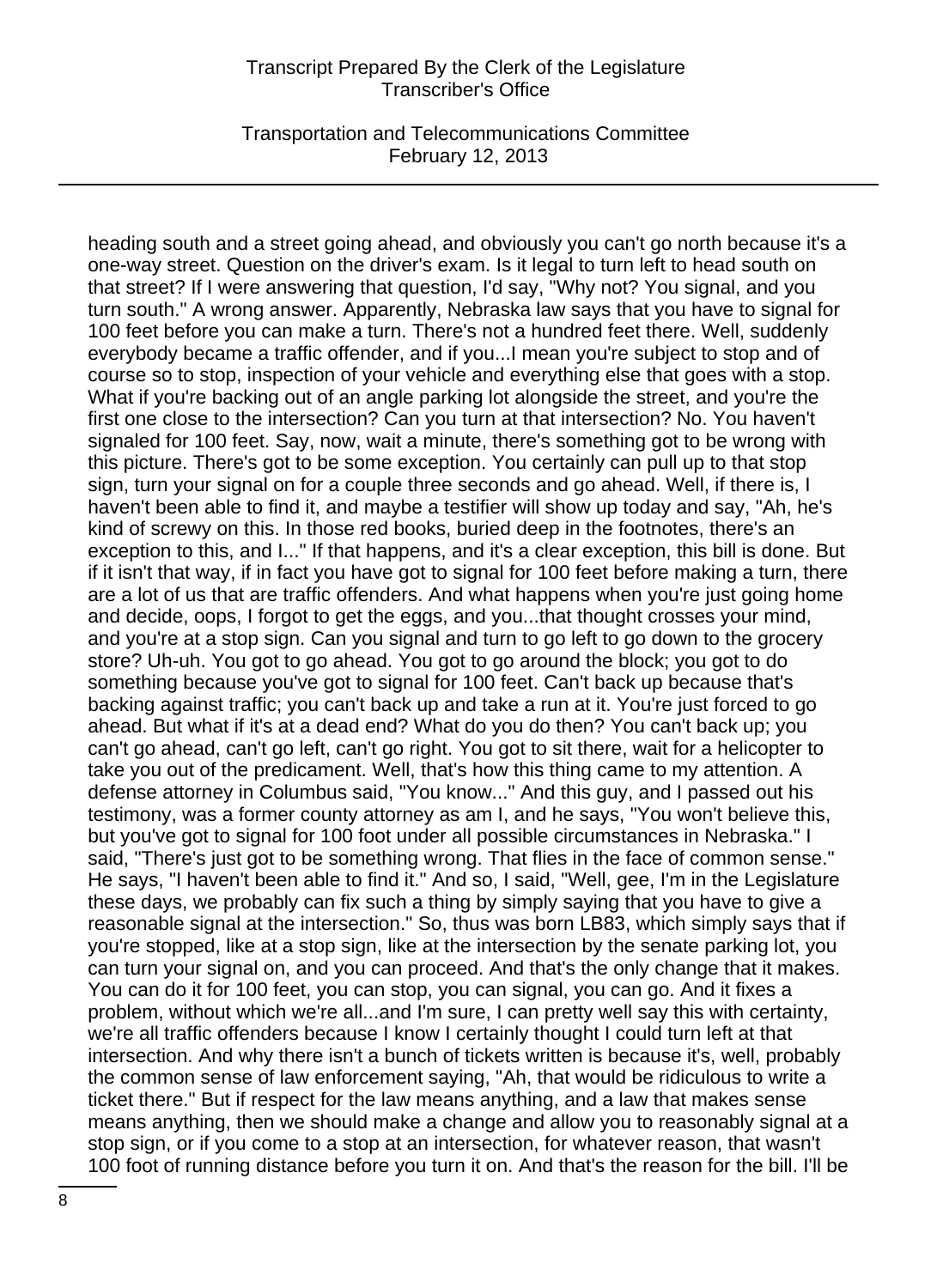happy to answer any questions. [LB83]

SENATOR DUBAS: Thank you, Senator Schumacher. Questions? Senator McCoy. [LB83]

SENATOR McCOY: Thank you, Chairwoman Dubas and thank you, Senator. You probably aware the Nebraska Sheriffs' Association gave to us a letter in opposition to LB83. It would appear, though, they would like to exchange extenuating...so the phrase, "extenuating circumstances" for the language that you use in line 10 of page 2, which is for a...or they...I guess they say that "reasonable time," they believe is ambiguous. Do you think the phrase "extenuating circumstances" to account for what you're talking about takes care of the issue? [LB83]

SENATOR SCHUMACHER: Well, if you were going to give a vocabulary test to say a third-grade class, I'll bet you more of them would understand what "reasonable" means than "extenuating." Reasonable, it appears throughout the statutes. You have to have reasonable cause to search, reasonable reason to do this. You have to reasonably believe you are in deathly danger before you can shoot somebody. So reasonable is a common definition. Easier for a judge, and if this would ever get to a jury or a trial or fact of some kind, to understand than extenuating. So I think this takes care of it. We all know that if in the circumstance out there at that stop sign by the Capitol, you flip the thing on, and it goes click, click, click, you probably have been reasonable. Now, that might not be reasonable under some other circumstances. It may have to go click, click, click, for ten times. But under the circumstances of that particular street, reasonable is reasonable. And the officers continually, and county attorneys continually make a determination of what is reasonable. You know, we could say for three seconds, but gee, that would be harder to pull out a stopwatch and be sitting there waiting for three seconds to click off. So I think this is a whole lot more thorough approach than just leaving this thing hanging. [LB83]

SENATOR McCOY: I would understand that. It would seem, though, that according to the...in the Nebraska Sheriffs' Association that their concerned about a law enforcement officer having to make a subjective determination on what is reasonable or not, where the phrase extenuating circumstances would seem, he said, you know, prosecutors, law enforcement, look at things for a commonsense standpoint. Wouldn't also then the phrase extenuating circumstances account for that? In the case of the example that you just used, it would seem to be pretty obvious commonsense solution that extenuating circumstances would also accommodate the example, the analogy that you used, but at the same time wouldn't create a situation for law enforcement, then they would have to make a subjective determination. [LB83]

SENATOR SCHUMACHER: I don't think that's accurate, Senator McCoy. At that intersection, and that's probably just as good a intersection as anywhere to talk about, if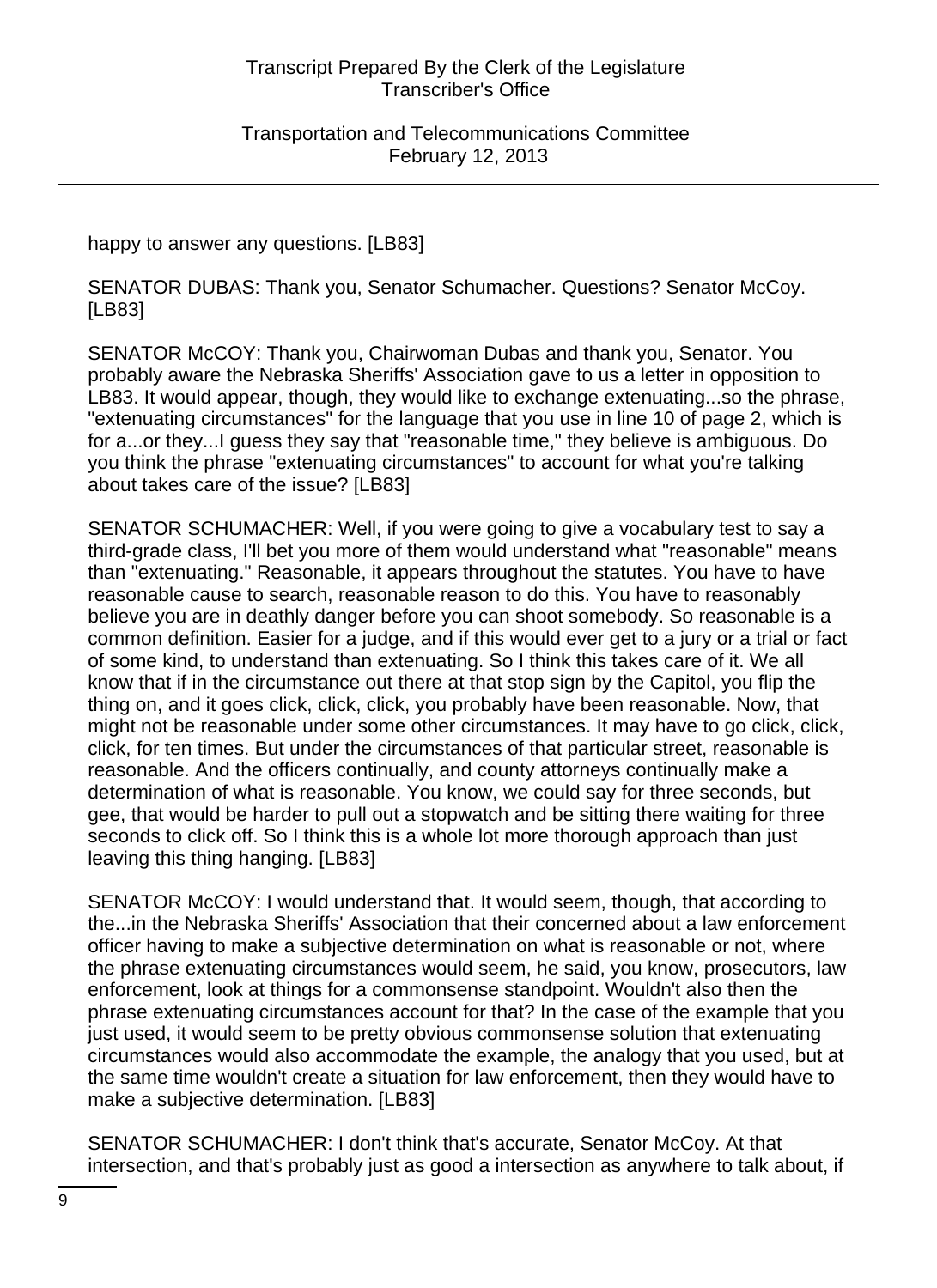Transportation and Telecommunications Committee February 12, 2013

you signal there, extenuating means something really unusual, something difficult to deal with, an exceptional kind of thing, almost a tendency toward an extreme kind of thing. Well, there's nothing like that at that intersection if you decide to go south. You...there's nothing extenuating. I mean, you're not under the gun for anything. You're not in a big rush, but we kind of all feel you should be able to go south there if you signal. At least I do. And so, extenuating would not be a proper word there. A reasonable signal is because reasonably everybody at that intersection who gives a few click, click, clicks, can be permitted to proceed without having some emergency or arm-twisting-like situation imposed upon him. I think "reasonable" is a better word than "extenuating." That's kind of the discretion of the committee, but I call this to the committee's attention, and I think "reasonable" is the word. [LB83]

SENATOR McCOY: Thank you. [LB83]

SENATOR DUBAS: Senator Smith. [LB83]

SENATOR SMITH: Thank you, Madam Chair. Senator Schumacher, thank you for bringing this bill forward, and, you know, I'm impressed with your uncanny ability to bring helicopters into your testimony. (Laughter) Once again, I think last time it was...it had something to do with black helicopters, so at least it was just a regular helicopter this time. [LB83]

SENATOR SCHUMACHER: But it might have a camera on it. (Laughter) [LB83]

SENATOR SMITH: There you go. I think there's a bill for that as well, but I related to Senator McCoy's questions. Would you be opposed to finding, for example, if this particular language that you have in your bill is...causes heartburn, would you be open to amending it where we can address the Nebraska Sheriffs' Association's comments? Or have you seen their comments? [LB83]

SENATOR SCHUMACHER: I've seen their comments. And my reaction to them was, you know, I know the definition of reasonable, and it fits the situation. Extenuating, I'm not...just what I testified to before, I'm not so sure that extenuating doesn't imply something more urgent or really out of the ordinary. So I think it needs to be fixed though. I don't think we need to make law violators out of people who are doing the very reasonable thing and certainly what we all intend, and that is that you signal a turn and then you can go. [LB83]

SENATOR SMITH: So you would not necessarily be willing to amend it to address some of their language concerns? [LB83]

SENATOR SCHUMACHER: Well, the only language concern that I've seen is the extenuating versus reasonable. [LB83]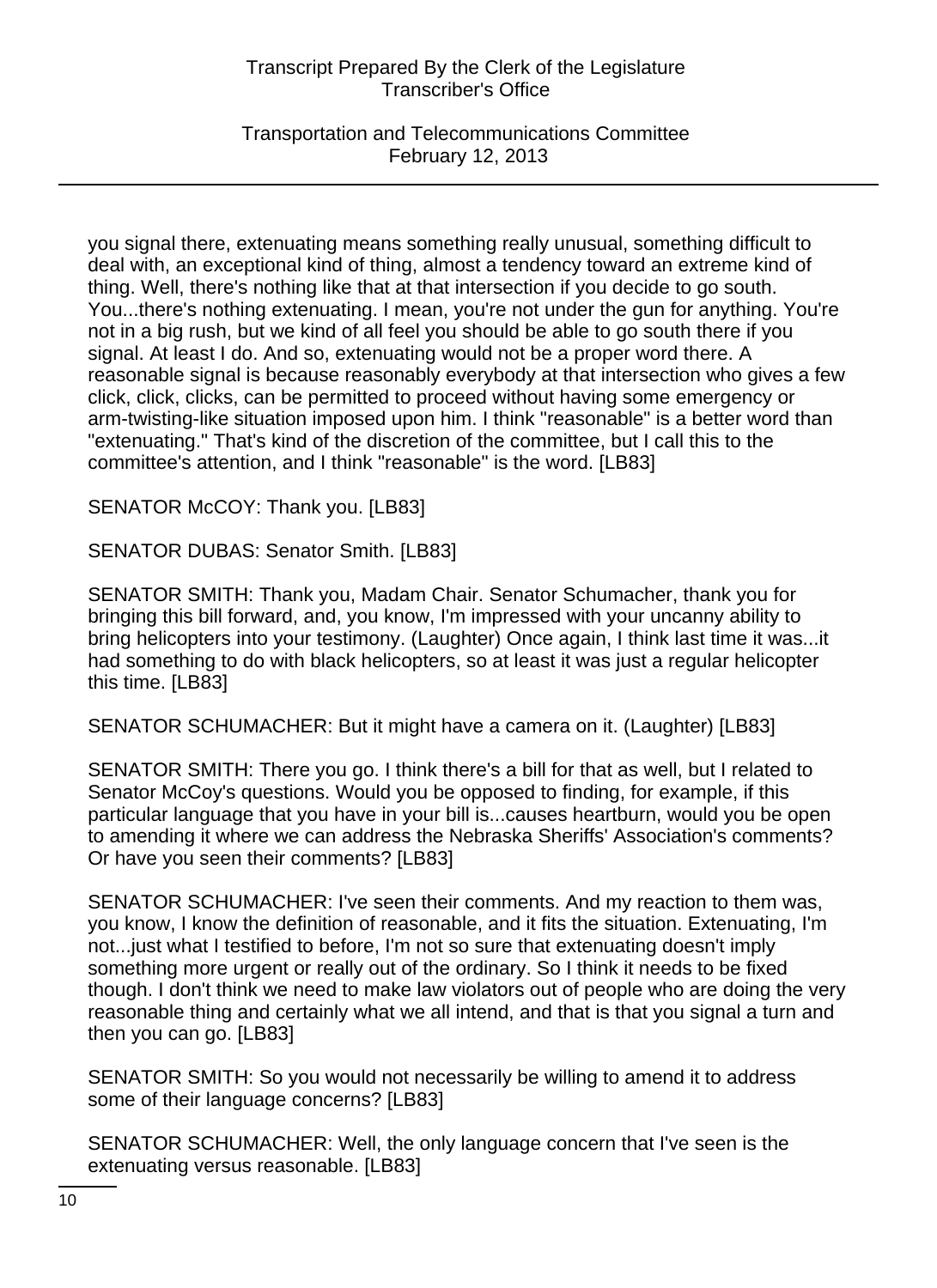#### SENATOR SMITH: Yeah. [LB83]

SENATOR SCHUMACHER: If there's another word that's in-between, and I don't have a dictionary with me, but if...I know that reasonable is frequently and often used in the law, probably a lot more than the word extenuating. [LB83]

SENATOR SMITH: All right. Thank you. [LB83]

SENATOR DUBAS: Senator Janssen. [LB83]

SENATOR JANSSEN: Thank you, Chairman Dubas. Senator Schumacher, first off a question, then just a statement, will be pretty easy here. I get to listen to you enough on our other committee assignments. Do you write your own statement of intents? [LB83]

SENATOR SCHUMACHER: Usually, either that or my staff puts it together. [LB83]

SENATOR JANSSEN: Because I can...it's just like you're talking to me when I read this, so I'm just kind of curious about it, and I just want to actually applaud you and change your name to Senator "Obvious" because you point out some things that, whether it be election ballots and envelopes and whatnot; I don't know how you have the time to do this and initiating helicopters in your statements, which I also applaud. It's a little bit entertaining as well, but I never realized that. So, thank you for bringing that to us, and I hope things can be worked out with the sheriffs in a reasonable manner. Thank you. [LB83]

SENATOR SCHUMACHER: Well, that's what happens when you don't have much of a social life; you can dream about things. (Laughter) [LB83]

SENATOR DUBAS: Other questions? Senator Brasch. [LB83]

SENATOR BRASCH: Thank you, Madam Chairman and welcome, Senator Schumacher. I thought Senator Smith presented an interesting question, and there are situations which...perhaps it's reasonable, but there are also situations that are extenuating. So perhaps we need to have both words? [LB83]

SENATOR SCHUMACHER: You know, I would have no problem with it. Maybe this is the grand compromise. "Reasonable time immediately preceding the turn or in the case of extenuating circumstances." It probably would work there, too. [LB83]

SENATOR BRASCH: You would agree to that, perhaps? [LB83]

SENATOR SCHUMACHER: Yeah, I think as long as this language is there, if a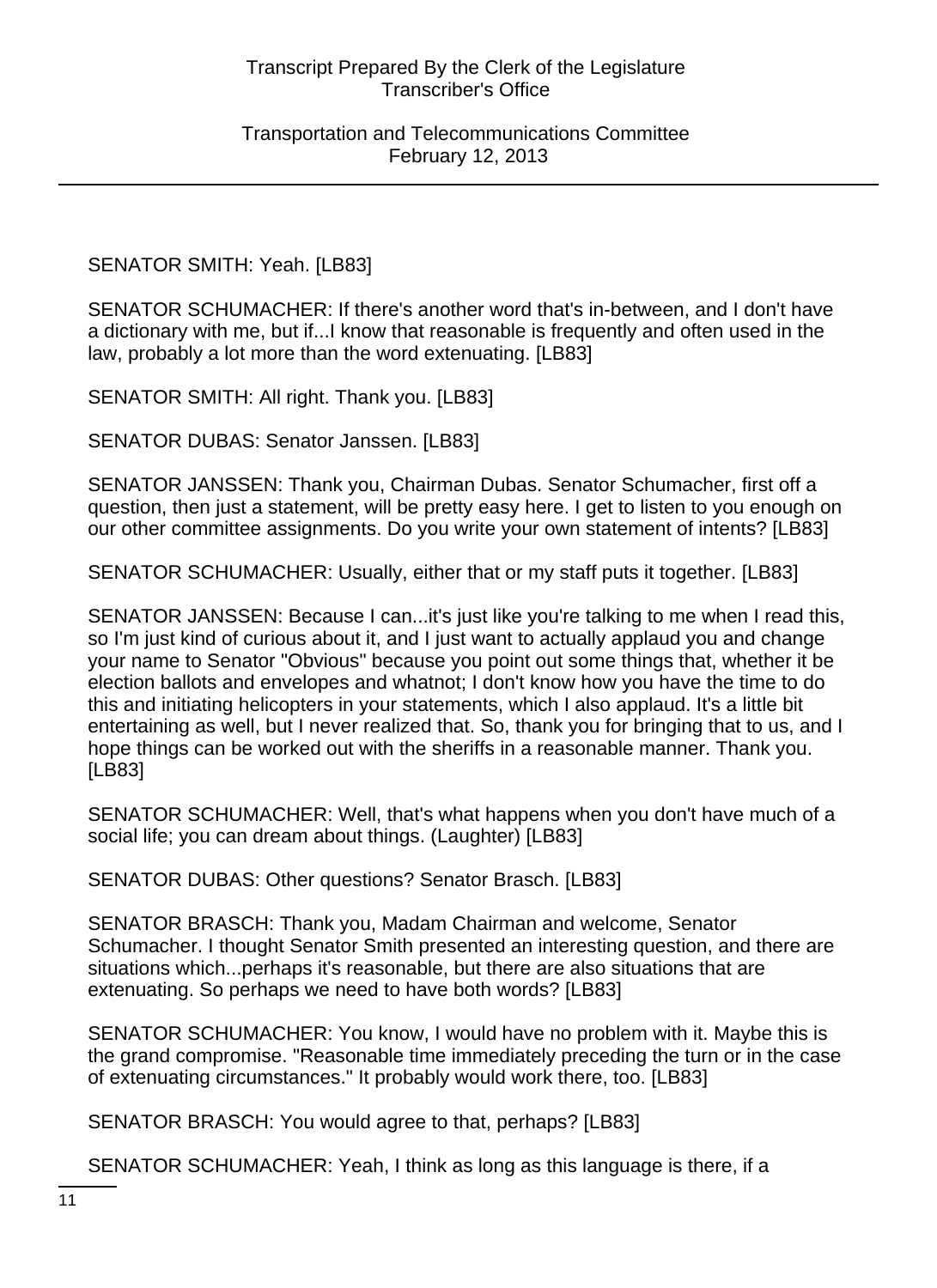committee wanted to add "or in the case of extenuating circumstances," I'd have no problem with that. [LB83]

SENATOR BRASCH: Because I believe those are...can be separate incidents. [LB83]

SENATOR SCHUMACHER: There's a possibility, yes. [LB83]

SENATOR BRASCH: Okay. I have no other questions. Thank you. [LB83]

SENATOR DUBAS: Senator Hadley. [LB83]

SENATOR HADLEY: Chairman Dubas. Senator Schumacher, my only comment would be after reading Mr. Kurtenbach's written testimony: thank goodness there was a judge that used some common sense in this kind of situation. With that, that's all I have to say. [LB83]

SENATOR DUBAS: Senator Schumacher, I would have a...if there aren't any other questions, I would have a question in reference to that letter. Obviously, the judge felt that he had the ability to make that decision. Maybe not every judge would feel that way and could pursue the case. So do you feel by putting in either the reasonable, the extenuating, or both terms, that would give more guidance to the judges as far as making a decision on these types of issues? [LB83]

SENATOR SCHUMACHER: Well, I think under that particular circumstance, if it was reasonable, if the person did not give a reasonable signal, the judge would have a clear signal. And, in fact, there is case law that says if the law creates an impossible situation, the law is unconstitutional. And it, under some of the circumstances we've described with the dead end, etcetera, it created an impossible situation, and the minute you rolled past that 100-foot mark, no matter what you did, even...there wasn't a white line in the road that said, "Must signal by here." You've suddenly become an illegal. [LB83]

SENATOR DUBAS: Very good. Any other questions? Thank you. [LB83]

SENATOR SCHUMACHER: Thank you. [LB83]

SENATOR DUBAS: (Exhibit 3) Could I have an idea of how many people are here to testify in support of this bill? No one in support. All right, opposition? We do have a letter of opposition from Amy Prenda with the Nebraska Sheriffs' Association. Anyone in the neutral? Seeing none, Senator Schumacher, would you like to close? Senator Schumacher waives closing. That will close the hearing on LB83, and we'll open the hearing on LB85. [LB83]

SENATOR SMITH: Welcome again, Senator Schumacher.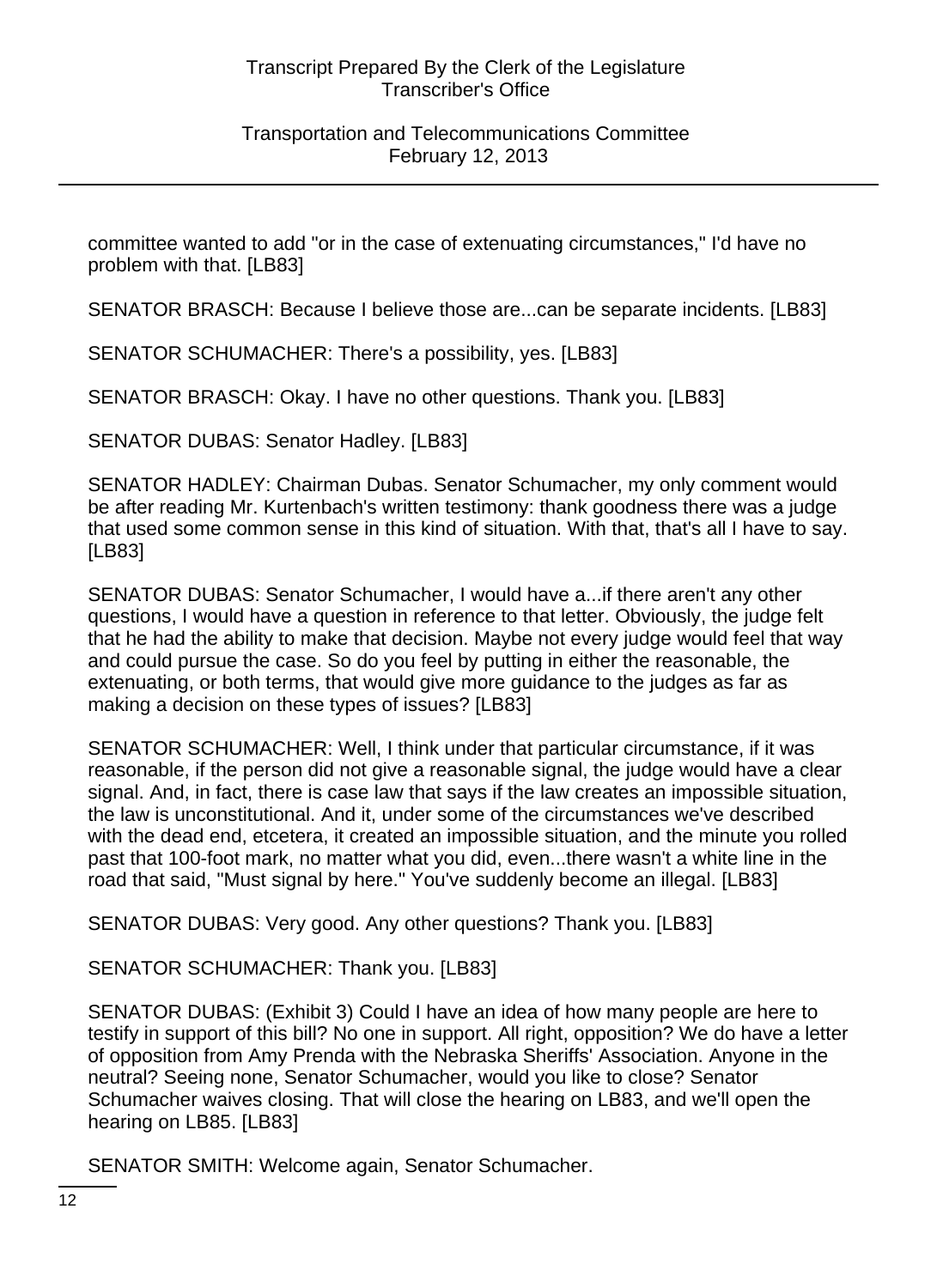Transportation and Telecommunications Committee February 12, 2013

SENATOR SCHUMACHER: (Exhibit 4) Thank you, Vice Chairman Smith. I'm Paul Schumacher, S-c-h-u-m-a-c-h-e-r, represent District 22 in the Legislature, and maybe ditto that into the last one because I don't think I did that on the last one. I'm here today to introduce LB85. And LB85 is the result of a conversation I had one morning at the post office with a friend of mine who is in my same age category and who has decided to express his wish to be younger by buying a motorcycle. And he was invoking my sympathies by telling me how he had to sit in the rain at a traffic light, forever, waiting for the light to change, and it didn't change until another vehicle came up behind him and tripped the sensor. Apparently, the way traffic lights are sometimes configured is not on the good old-fashioned timer where it goes for a minute or two, and I'm told, rarely do they go over two minutes before they go through a cycle. They now have devices that are sensed by magnets, and if you have so much metal at a...within the vicinity near the magnet sensor, it trips it. And it sets the cycle off and the lights go through their normal cycle because it kind of knows that there's somebody there. Well, the issue becomes...when the thing there doesn't have enough metal in it. Well, if it has less than 1,200 pounds, it may not have enough metal to trip. And you might be able to if you went fishing for the detector, going back and forth and back forth trying to trip it, you might be able to trip it, but maybe that's kind of hard to do and maybe even illegal to do if you don't put your turn signal on. But the...so what situation can we do to deal with that particular circumstance where the guy...the lonely motorcycle rider is at the intersection, and he isn't big enough to trip the sensor on the light. So this particular amendment was drafted that if you weigh less than 1,200 pounds, and I'm told that every motorcycle on the road is...weighs less than 1,200 without a load. And you face a steady red light, you may cautiously enter and proceed straight through the intersection or turn right or left after stopping is required by subdivision 3(a) of this section. And that 3(a) just simply refers to...if you're facing a red light, you shall stop at a clearly marked stopline or shall stop if there's no such line before entering the crosswalk on the near side of the intersection. So you can go through if you've been there for at least two minutes, and as originally drafted, there are no circumstances that exist which would cause entry into the intersection by the vehicular traffic to pose a hazard to anybody. Since the original drafting, somebody pointed out, with a fair amount of accuracy, that what if you went through that intersection, and there were other cars in the intersection, and people being people are spoofed into thinking the light must have changed, and they start moving too. So, therefore, the amendment that makes it a little more restrictive, and there's no other vehicle traffic stopped at the intersection, is there. So you got to be at the intersection for two minutes; there's got to be nobody else waiting at that intersection, and you can go across safely, that you can than proceed, rather than sit there and wait for somebody to come along and trip the light for you. And that's the nature of this proposal. It's a very simple proposal, and it probably is in the interest of safety because I think we all have been in the situation where motorcycles are sometimes hard to see. And if your standing at the intersection, you're not...your foot is not on the brake on a motorcycle so your little red light in back, if it's on, may not be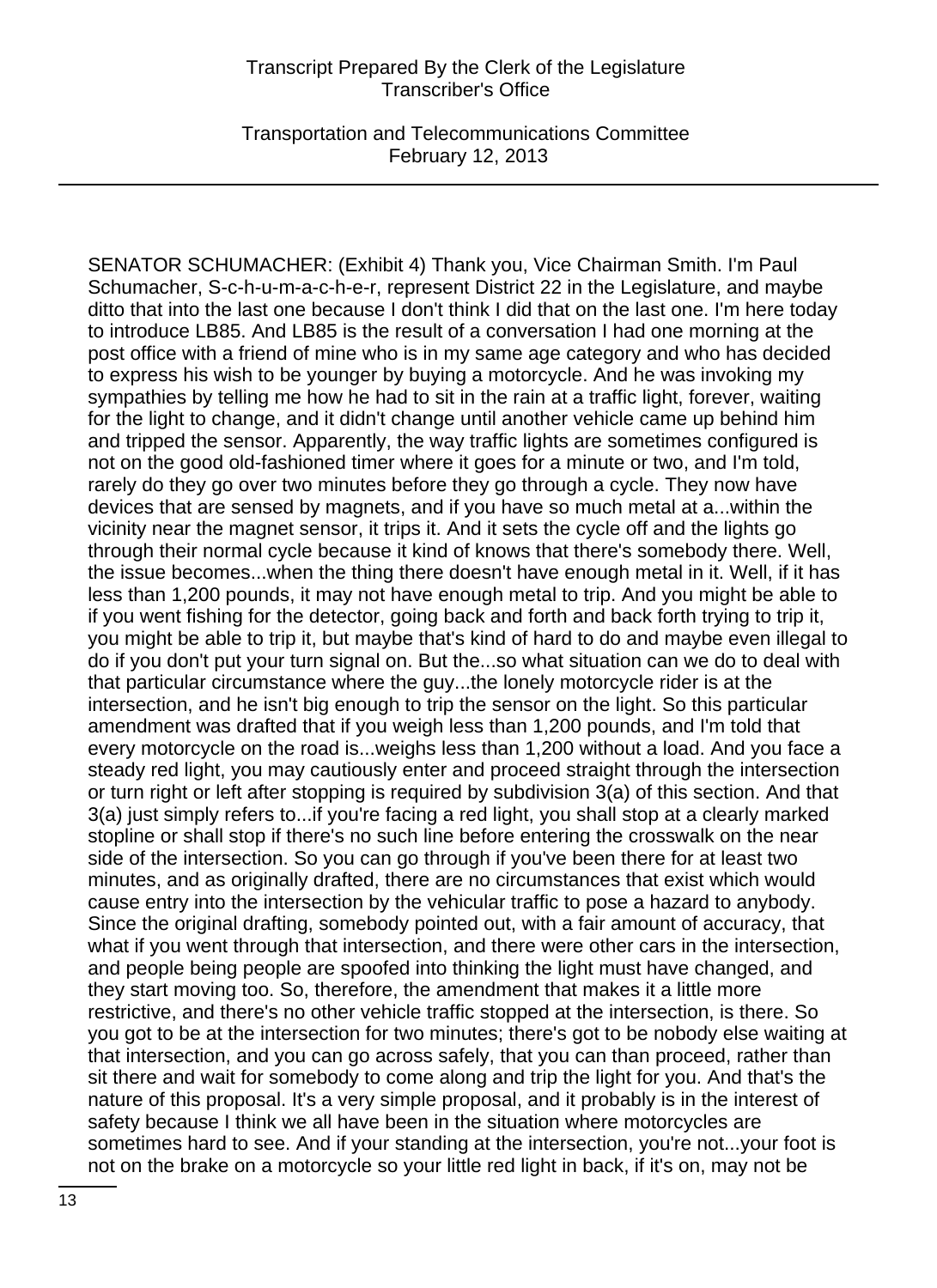Transportation and Telecommunications Committee February 12, 2013

brightly lit and, consequently, you may be hard to see. And a vehicle coming up from behind while you're sitting there waiting and waiting and waiting in the snow and sleet and rain, you know; you might get rear-ended. So, this seems to be in everyone's safety interest in order to allow motorcycles, under those conditions, to proceed. I would also point out that there is a provision of the law that says, in the event of a malfunctioning traffic light, you can go ahead. Well, how's the motorcyclist to know whether or not it is malfunctioning or not malfunctioning. Is it malfunctioning if it doesn't sense him? If it's doing what it was specified to do, sensing of a piece of metal over so many pounds or so many kilograms or whatever. Well, you get into all those issues that you don't get into by making a very simple rule like this. You don't get into the issue of having to prove or disprove that the traffic light was malfunctioning. And I think there's a suggestion in the letter from the sheriffs' department, which again they're opposing here, that, well, maybe what should happen is you should be given a ticket, and then you can go tell the judge. Well, I been a prosecutor long enough to know that when you give somebody a ticket, even if the person is not guilty or has a good defense, you've got a small problem. Because once you file with the judge, there's a \$50 court cost, or maybe it's more than that now, that is accruing, and so somebody's got to eat the \$50 court cost. If the county attorney says, "You know, I agree with you. I'm going to dismiss it, and you got a point there." Because the county doesn't want to pay the \$50 court cost. And surely since the motorcycle rider was not really in the wrong, he shouldn't have to pay the \$50 court cost. And you shouldn't have to prove yourself innocent. So let's make a simple, easy, commonsense standard and apply it to these folks who are enjoying their near old age on their motorcycles. That would be my comments. [LB85]

SENATOR SMITH: Yes. We have Senator Price and then Senator Hadley. [LB85]

SENATOR PRICE: Thank you. Senator Schumacher, in listening to your presentation, perhaps I'm behind the times or misheard you. Did I hear you say that they take their foot off the brake, and there's no light on anymore? [LB85]

SENATOR SCHUMACHER: It's my understanding that your light...when you brake a motorcycle, you're light comes on brighter than it...just like when a car, when you press your...a brake light, it comes on brighter. [LB85]

SENATOR PRICE: Okay. I may have to do the hand brake; I didn't know they had foot brakes on motorcycles now. [LB85]

SENATOR SCHUMACHER: Well, and I'm not old enough to enjoy a motorcycle yet... [LB85]

SENATOR PRICE: Thank you. [LB85]

SENATOR SCHUMACHER: ...but the brake light isn't as bright. [LB85]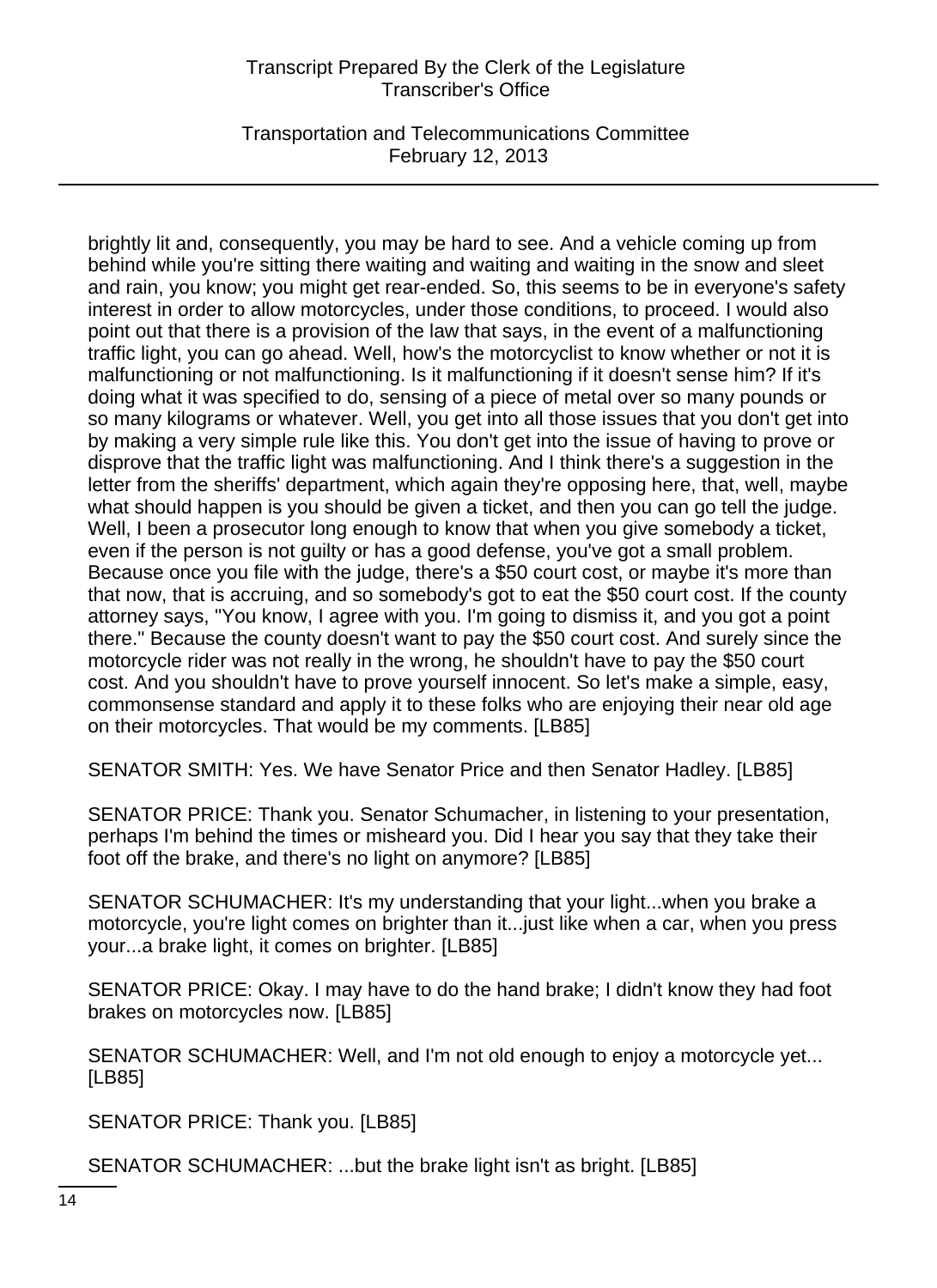Transportation and Telecommunications Committee February 12, 2013

#### SENATOR SMITH: Senator Hadley. [LB85]

SENATOR HADLEY: Vice Chairman, Smith. Senator Schumacher, you bring us some interesting things to ponder. What happens if I am driving my car, and I come up to a stoplight, and I've sat there for a reasonable time, and it's red? How do I determine whether it's malfunctioning? You know, it's green coming the other way, so it's not a blinking, or it's not off, but it's red. I would assume that eventually, I'm going to have to make a decision to run that light because it's...I'm assuming it's malfunctioning. Well, wouldn't we be using the same logic here that...as a motorcyclist I'd pull up there after some quote "reasonable" time, it doesn't change, the light is malfunctioning, if we assume that malfunctioning means not functioning the way it's supposed to? So I think these are...to me they're kind of the same kind of situations. [LB85]

SENATOR SCHUMACHER: They're kind of the same but kind of different because a malfunction would indicate that whatever, the sensor is broken or the battery or whatever runs it is dead, and it isn't working as designed. Well, in the case of a motorcycle, the sensor is just fine, the mechanism is just fine; it just isn't sensitive enough to detect this motorcyclist. And because of that, far more often, you have a failure of these systems than you do have in the case of something that is broken and not detecting the car. It'll detect the car, and this is addressing a problem that these things are not designed and do not function well in detecting these lighter pieces of metal. And it may get actually worse as more and more lightweight materials are used in motorcycles, and less and less metal appear in them. [LB85]

SENATOR HADLEY: Okay. I understand that. I just think...to me I...I guess I'm saying the light isn't as malfunctioning as in regards to that motorcycle because it's not functioning the way it should when any vehicle comes up to it. So I think we're on the same...and I'll just...I always hate anecdotal, but my brother-in-law told me of an instance in Denver where a lady backed into him because she thought that the sensor hadn't worked, and she actually backed into him, you know. He was waiting behind her. So it does happen. [LB85]

SENATOR SMITH: Senator Schumacher, I do see that you had referenced this to vehicular traffic and not motorcycles, so you are taking into consideration the lighter vehicles on the roads today, some of the smart cars and things like that. [LB85]

SENATOR SCHUMACHER: I think so, but from what I can gather, the smart cars have enough stuff in them to trip it, and they're over 1,200 pounds. [LB85]

SENATOR SMITH: Okay. All right. Do we have any additional questions for Senator Schumacher? I see not. Thank you, Senator. [LB85]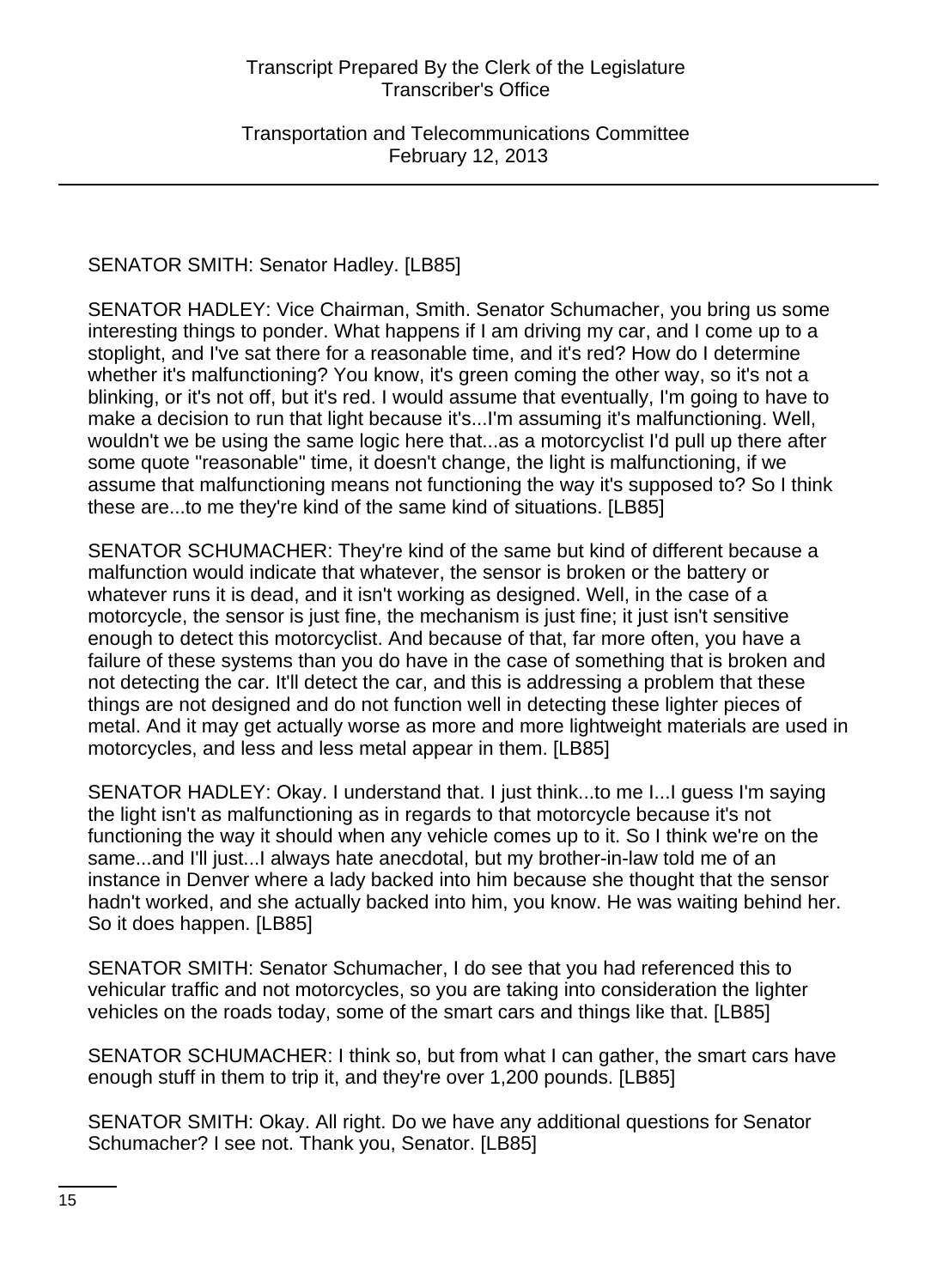# SENATOR SCHUMACHER: Thank you. [LB85]

SENATOR SMITH: And we now move to proponents of LB85. Welcome. [LB85]

JOHN LIPPERT: Good afternoon, Senators. My name is John Lippert. I reside at 3205 40th Street, Columbus, Nebraska. [LB85]

SENATOR SMITH: Let me ask that you spell your name, please, for the record. [LB85]

JOHN LIPPERT: L-i-p-p-e-r-t. I guess I'm the old guy that approached the senator on this subject. I would like to start out by clarifying something regarding these control systems. I initially thought that it was the mass of the magnetic reactive steel, iron, that determined whether it was picked up or not by these buried inductive coils. I have since found out that it is more the surface area of those materials, rather than the mass. It's more the surface area and, of course, motorcycles, as you probably know, have much less surface area than four-wheel vehicles: cars and so forth. But it is not...I was told by our assistant city engineer that it is not the mass but rather the surface area that is the determining factor. I also understand, and I would stand corrected if this is wrong, understand that the sensitivity of these systems is specified by the National Highway Administration guidelines for traffic control signals and that it is not within the power of the local highway department or Nebraska Roads Department to adjust them to being more sensitive than a certain level. Now that's my understanding on that. Okay? Okay, I own a Harley-Davidson Ultra Classic Electra Glide, and it's no-load weight is 900 pounds. I hold a valid Class M operator's license. I live in Columbus, Nebraska. Virtually all intersections with Highways 81 and 30, which pass through Columbus, having traffic control system, light systems, virtually all of them have induction type sensors at some or all of the approaches to the intersection, be it straight through or left- or right-turn lanes. Very few, if any, will sense the presence of my large motorcycle. I must decide whether to violate the red light or arrow, or turn right at the intersection because right turns are permitted on red unless posted or signaged otherwise. Footnote there: you cannot legally change your mind and turn right if you're already in a left-turn lane. You'd be jumping out of that left-turn lane to get into a lane which permits a right turn. So that wouldn't be a real good option. I'd like to point out that at least 12 states--I say at least because I checked this this morning on the Internet--at least 12 states have passed provisions to address this problem. Some of them address it in the same way that this bill would address it, to basically...after a certain period of time, to allow the operator of the vehicle to turn left on that red light or red arrow, but that that motor vehicle operator, of course, would assume any liability for doing so if, you know, if an incident occurs. Some of the states, their statute provides that this would be a legal defense to defend yourself from a ticket. Some of them do it that way. And that's basically what I have to say in support of LB85. [LB85]

SENATOR SMITH: Yes, Senator Hadley. [LB85]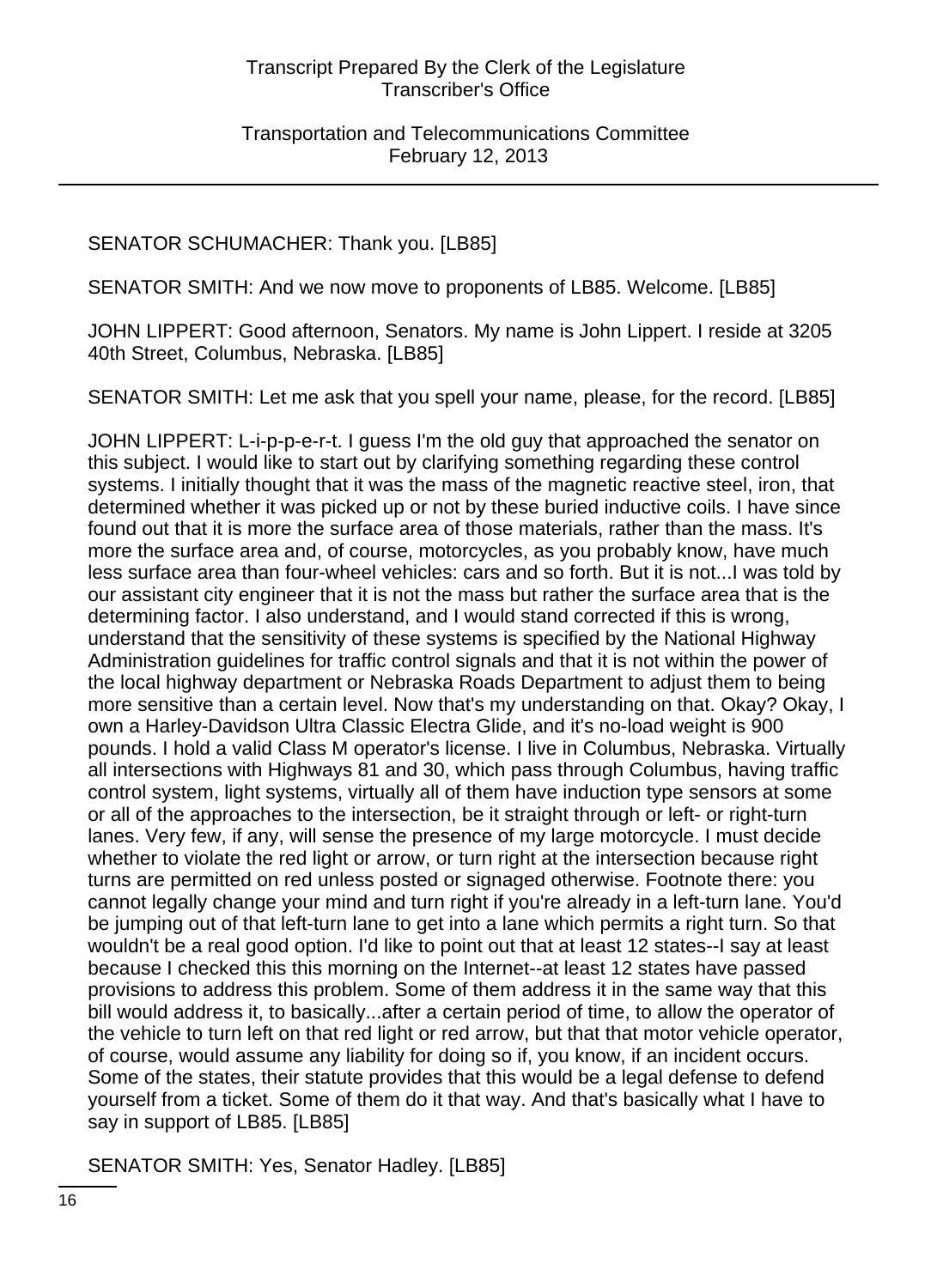SENATOR HADLEY: Senator Schumacher. Thank you for coming in. From a liability standpoint, if you pull out...you know, if you pull out now when the...it hasn't been tripped, I would assume if someone hits you, it probably would be your fault. Would that be a...? [LB85]

JOHN LIPPERT: Yeah. Absolutely. That's my understanding, but it does not relieve you of liability. It relieves you of...shall I say the word, criminal charges, criminal being a very strong word for a traffic offense, but yeah. [LB85]

SENATOR HADLEY: So, basically what we're saying is, that if he...so I get it right. You stop, you wait two or three minutes, and it doesn't...you feel that it hasn't tripped, and you pull out, and some other person is coming the other way and sees the green light, doesn't somehow... [LB85]

JOHN LIPPERT: It's my fault. [LB85]

SENATOR HADLEY: Your fault. Okay. Just wanted to be sure on that... [LB85]

JOHN LIPPERT: That's the way I understand... [LB85]

SENATOR HADLEY: ...that we're not trying to change the liability of the situation. [LB85]

JOHN LIPPERT: No, it would just relieve me of having to pay for a ticket. [LB85]

SENATOR SMITH: I have Senator Brasch and then Senator Price. [LB85]

SENATOR BRASCH: Thank you, Vice Chairman Smith and thank you, Mr. Lippert, for your testimony today. I do have a question. When you're at that light, and a vehicle does come behind you, wouldn't that engage the light system? Then do you need to sit and wait because a heavier vehicle behind you has now tripped the timing mechanism? Or does this law just allows you to go through the light, and the other car has to wait? [LB85]

JOHN LIPPERT: I believe that the way I understood the Senator Schumacher is that there is something in there that says that this provision would only apply when there was not other traffic to trip it. [LB85]

SENATOR BRASCH: Okay. All right. Okay, that was my... [LB85]

JOHN LIPPERT: Now, we'd like to point out that if the sensors are not located far enough back in the approaching lane, that second vehicle may not trip it, which would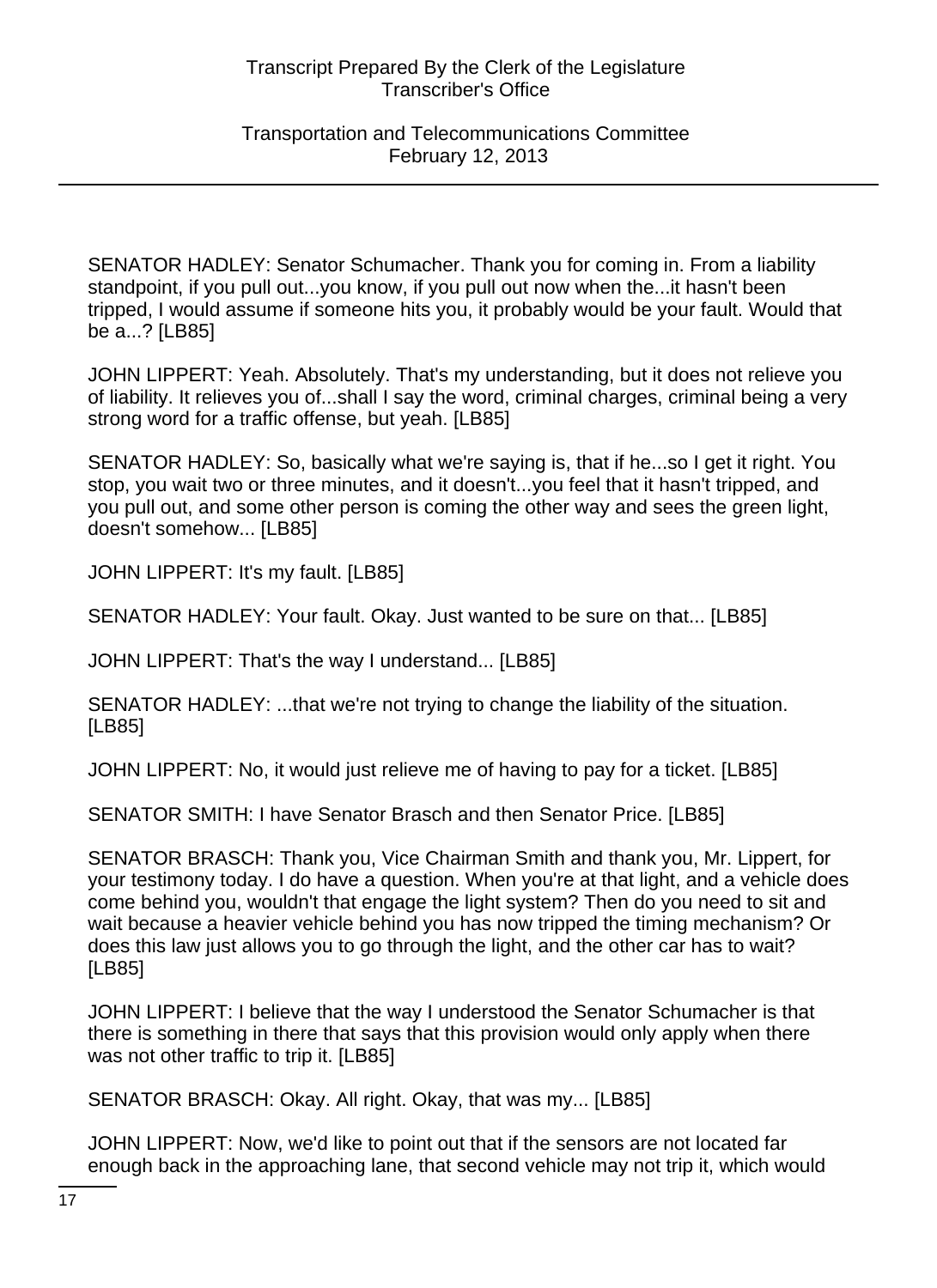Transportation and Telecommunications Committee February 12, 2013

be a problem with this. That second vehicle may not be far enough in the approach lane to be above an induction coil to trip it. Now, some of that would have to do with, if I were the motorcycle operator, would have to do with how far into that proximity of the induction coil I had stopped. If I had stopped farther back, that car behind me might not be there. Of course, though, we are supposed to go to the...if there's a white line, we're supposed to stop behind the white line. Now, I don't know how far behind you're allowed to stop, if it is specified. [LB85]

SENATOR SMITH: And that may be a case for Senator Schumacher's helicopter then. [LB85]

JOHN LIPPERT: Yes. [LB85]

SENATOR SMITH: Senator Price. [LB85]

SENATOR PRICE: Thank you, Senator Smith. Thank you, sir, for coming and testifying and providing some technical insight as far as the horizontal component of the induction coil because I think that might have been something that had been...or would have been overlooked otherwise because of the narrow profile provided by a motorcycle so I just wanted to say I appreciate you taking the time to come in and provide that information to the committee. And I'd also point out: now, you cannot make a left-hand turn, but as we heard today, you couldn't make a right-hand turn. [LB85]

JOHN LIPPERT: That's right. If you were in the left-hand lane with a solid line, you're really not supposed to change your mind at the last minute and move over. [LB85]

SENATOR PRICE: But even more, for the record, if you were in the right-hand lane or in the right side, being that there was only one lane, if you hadn't given your signal for 100 feet, you could not proceed to the right either, so I appreciate your opportunity to work both those bills together. [LB85]

SENATOR SMITH: I see no additional questions. Mr. Lippert, thank you for your testimony. [LB85]

JOHN LIPPERT: You're welcome. [LB85]

SENATOR SMITH: And we continue on with proponents of LB85. Welcome. [LB85]

TODD MILLER: Members of the committee, my name is Todd C. Miller, T-o-d-d M-i-l-l-e-r. I'm state coordinator for ABATE of Nebraska, American Bikers Aiming Towards Education. I'm here today to give testimony for this bill. One of the reasons we are for this bill is that it is not aimed directly at motorcycles as you mentioned before. There are other municipalities that do use golf carts for trash collection and other things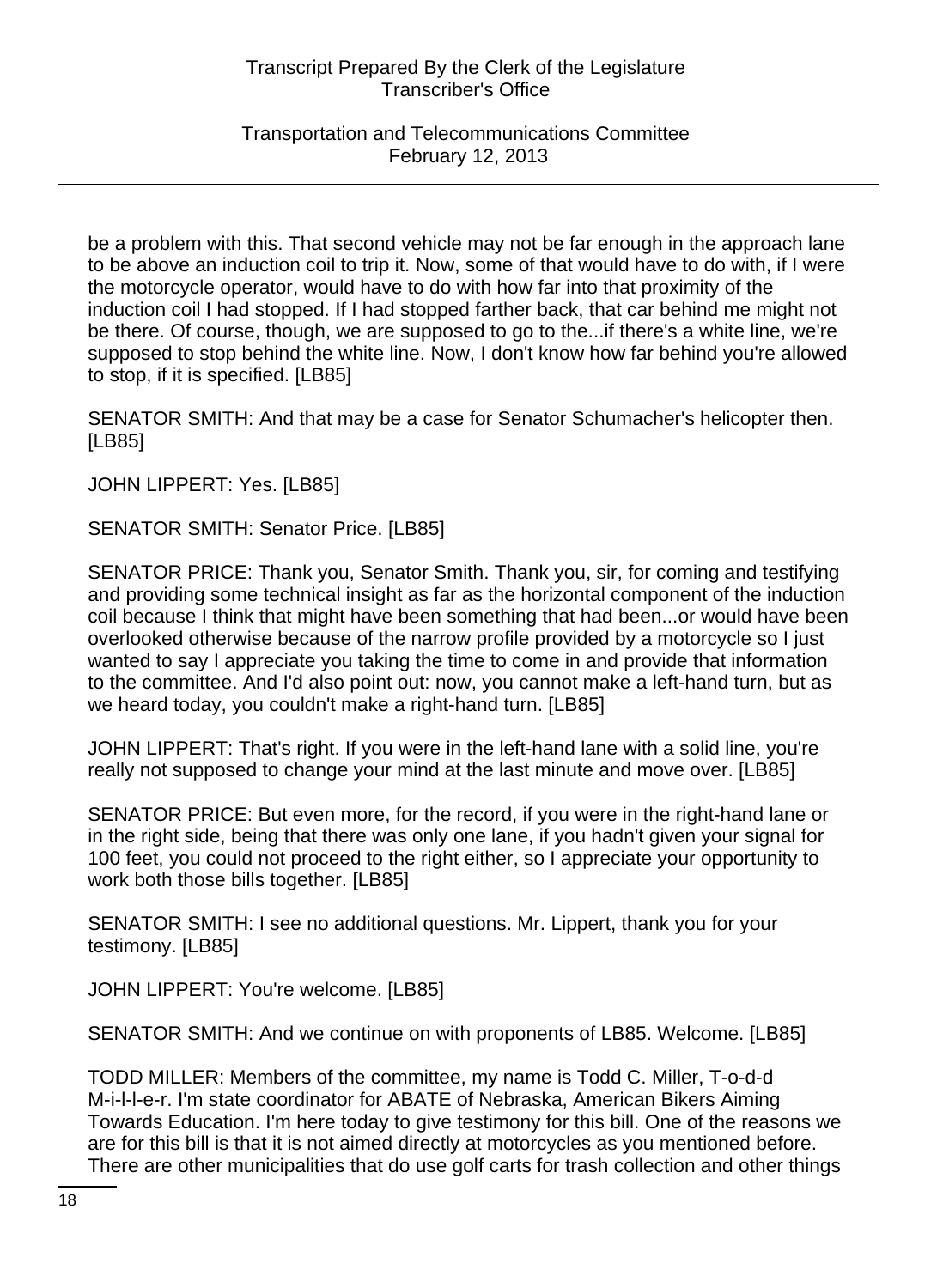Transportation and Telecommunications Committee February 12, 2013

that do have the same issues. They do weigh under the 1,200 gross no-load weight rating. We also do have many smart cars that are coming out these days that are under that weight limit because of trying to save gasoline; for whatever reasons they're using the electricity and batteries and things. So there's a lot more vehicles that it does affect than just motorcycles. And for the record also, from my experience, from what I've found out across the state, there was more than one type of system that does set this off. There's also a motion sensing type of light switch which also has issues as far as not seeing a larger vehicle. A smaller vehicle does tend to get lost. They do have adjustments, but I believe that what I've been made to understand is that many municipalities get reports and send people out to repair these, but with Nebraska's changing weather and everything else, it becomes an ongoing problem. They may fix it for summer, but then they have to readjust it for winter. So it's a very large burden on those people as well, just the municipalities themselves, for keeping these adjusted and keeping them up to speed. One of the things that I did ask my membership about was what stories to bring to you guys to display. I didn't want to flood the Transportation Committee hearing, but we did have a few of us come down here. And some of the things that I wanted to point out was...Senator Price you did mention, take your foot off the brake. Yes, motorcycles do have a foot brake. It's the rear brake is run by a foot pedal, and the front brake is run by a hand brake. So, yes, we do always have to take our foot off the brake to come to a stop, unless you're really good at balancing a motorcycle, but generally, the light is off. One of the other things that was mentioned is where the position of the sensor is. I have had people send me e-mails and letters explaining the fact that they've had to, and I've experienced it myself, where you come to an intersection it won't change, been waiting. You've got two or three cars behind you, and it still won't change because you're sitting on the sensor. And they can't sit on it while you're there, so the only way to get around it is to either edge forward into the...a lot of times the crosswalk in larger towns of Lincoln, or to move off to the side of the road, which again is illegal. Both places we're putting ourselves in jeopardy. Or to edge forward to allow that other car to move forward. Again, and they come into a problem where they're crowding us as well, putting us into potential position where they cannot only be hit from side-moving traffic or whatever because we're still waiting for a red light to change, but we also get sandwiched in behind the car behind us. So I want you to consider the fact that, when this bill is written, that the way I understand it, and Schumacher maybe can explain this further, but we understand that the way this bill should written is that the cars waiting at the intersection, so the ones following behind the motorcycle or vehicle would not count as those vehicles also waiting at the light, because us, that small vehicle may be holding up a line of four or five cars. No other cars at any other side of the intersection of the light, and yet, if this is not worded correctly, we could end up in a situation where we still cannot proceed. I just want you to take that. I guess I would really stress that this is a huge safety issue for a lot of these smaller vehicles because of the fact that we are stuck there. Yes, we could possibly turn right, although we did find out that that may be illegal at this time. But, like I said, we put ourselves in jeopardy all the time. We know that as motorcyclists; we know that in these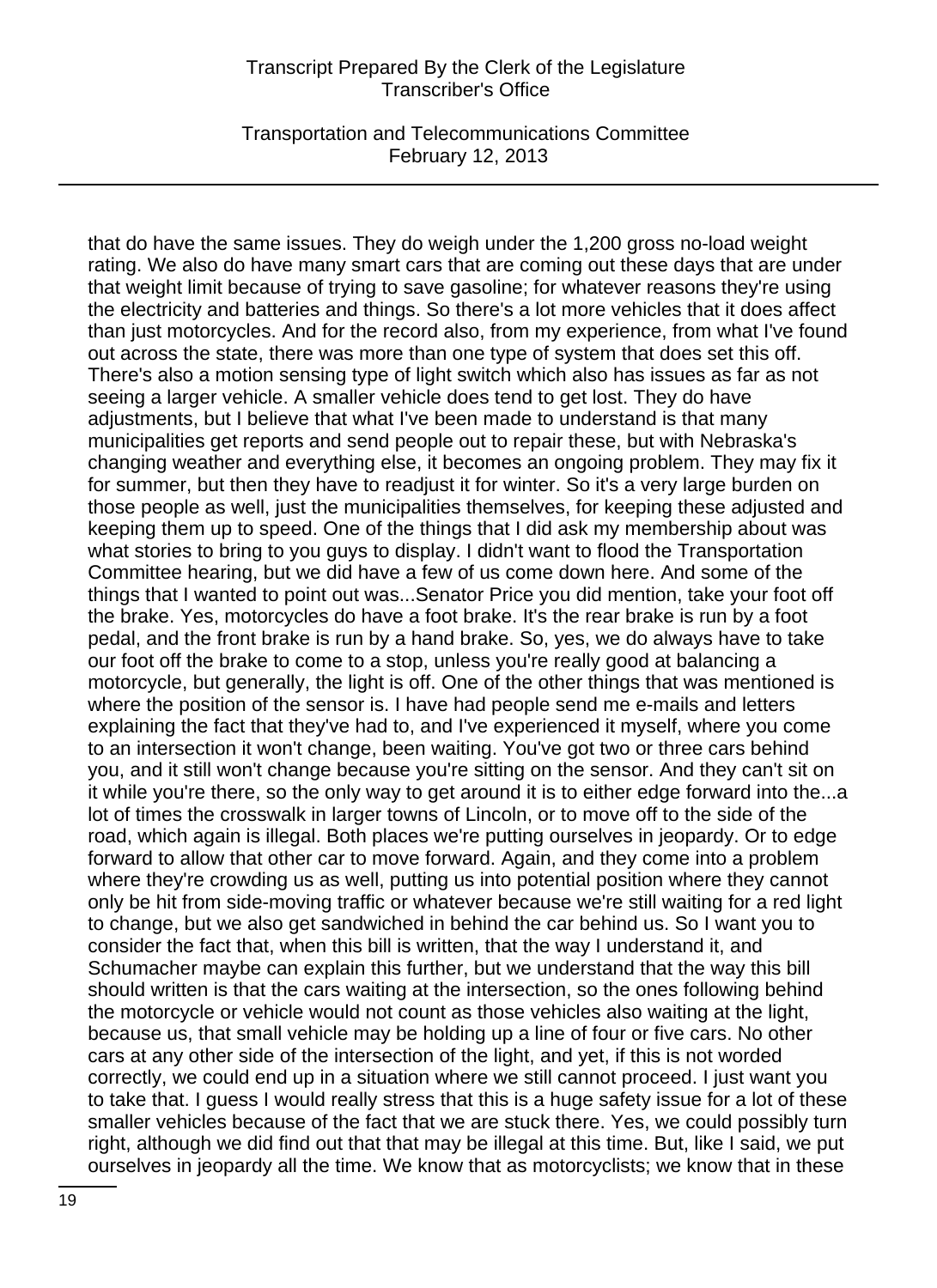Transportation and Telecommunications Committee February 12, 2013

smaller cars, these smaller vehicles. We are more vulnerable. That's just what we do. We take that responsibility as citizens when we do this to try to drive these vehicles. But we still have to have some way to...if the law won't let us operate in a lawful manner, then there's something wrong with the law. If we can't just proceed and drive normally, then we've got a problem, and it needs to be addressed, and it needs to be fixed. With that, I would just like to open it for questions or whatever, but I think that I got everything that I need to say. [LB85]

SENATOR SMITH: Senator Hadley has a question. [LB85]

SENATOR HADLEY: Thank you, Vice Chairman Smith. Quick question. I think the bill says two minutes, am I correct? [LB85]

TODD MILLER: Uh-huh. [LB85]

SENATOR HADLEY: What happens in a legal situation if a policeman happens to pull up, or a minute...you've waited a minute; you leave after another minute. How do you fare in a court of law when the policeman says, "I was there. I saw him wait for a minute, and he left." And you say, "I waited for two minutes." How...just do you have any idea how that would play out? [LB85]

TODD MILLER: Well, in some reality if that police officer wasn't behind me or behind the person, then I would be illegal to move forward anyway because they would be at it at the intersection, correct? So then at that point, I wouldn't have been able to leave. So I would have been able to been issued the ticket unless, like I said, they were behind me, and then they didn't see me. Then it would be up to me to take it to my peers in the court of law and say, "Hey, look, reasonable doubt." And that would be my defense. In a lot of the way this is written in other states, quite consequently, is that it says rather than the time limit, it says "reasonable." And reasonable time to leave and reasonable time to wait, and a lot of them prefer that because of what you're saying. Setting an arbitrary time limit I'm not sure is the absolute perfect plan on this but making a reasonable time to sit there and making sure that you're reasonably safe to leave. And again, obviously the cars coming from one direction or another, then it's not reasonably safe to leave, so I think the bill would cover all those situations. [LB85]

SENATOR HADLEY: I guess I had an earlier thought, the idea of substituting reasonable for, especially... [LB85]

TODD MILLER: And a lot of states have used that language. [LB85]

SENATOR HADLEY: ...because how, you know, you're sitting there on a motorcycle. How do you count off 120 seconds? (Laugh) [LB85]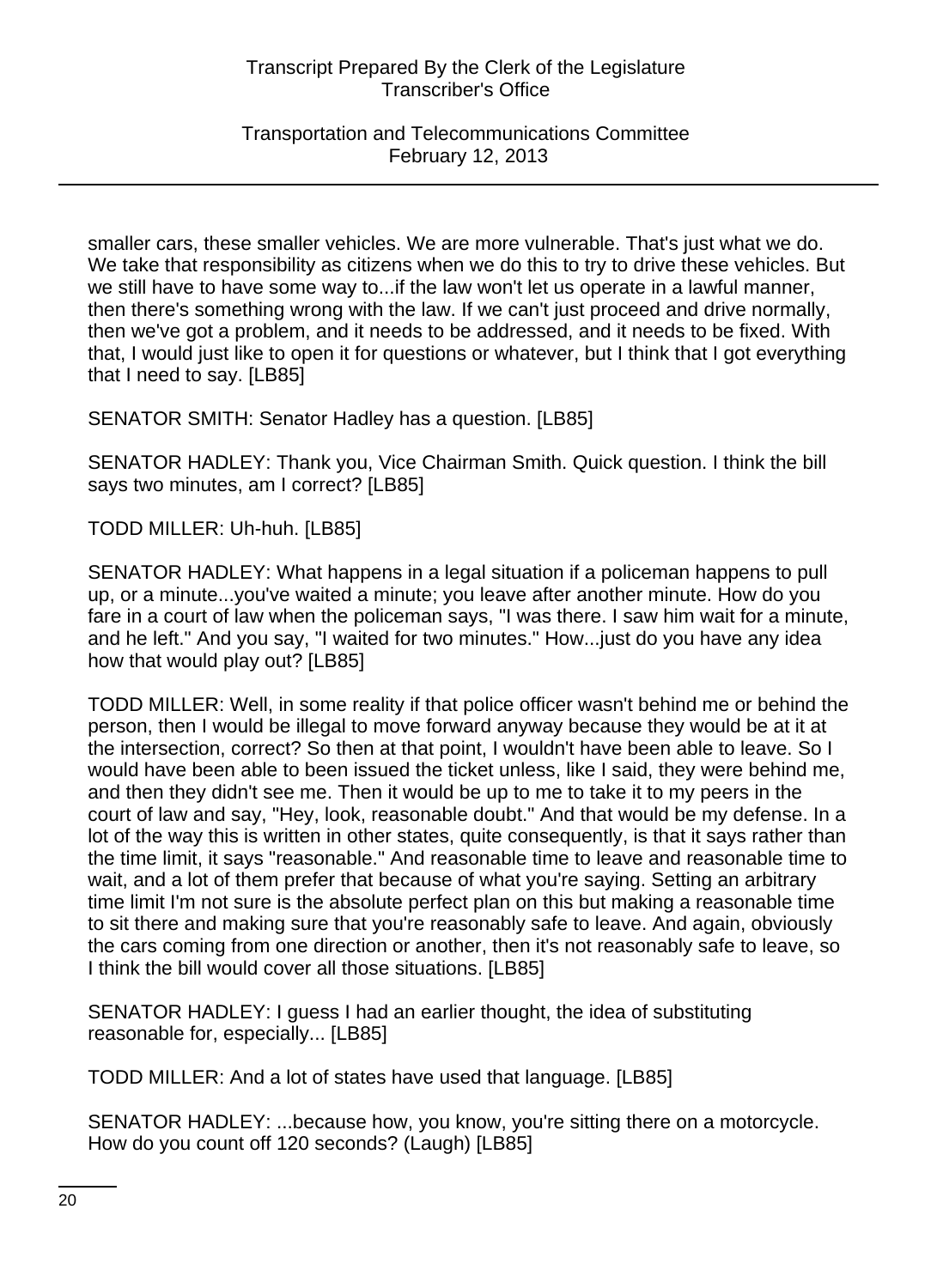TODD MILLER: Exactly. Some of them say, you have to wait through two stoplights. In other words, if you see the flash, and it...A lot of times what happens is it will flash, but it won't turn green... [LB85]

SENATOR HADLEY: That's right. [LB85]

TODD MILLER: ...but you see the flash, and then it stays green for the other side and wait for that. Some of them require that but there again, there are so many different kinds of lights; I don't think that fits. I think reasonable is probably the best terminology. [LB85]

SENATOR HADLEY: A thought just happened to me. Would a person on a bicycle have the same...? [LB85]

TODD MILLER: Actually any vehicle, any vehicle. [LB85]

SENATOR HADLEY: ...the same exact concern that if they don't want to violate, I mean, if they're truly a bicyclist who believes in following the traffic laws, they come up to a signal... [LB85]

TODD MILLER: Absolutely. [LB85]

SENATOR HADLEY: ...and it doesn't trip. They're... [LB85]

TODD MILLER: Absolutely. And that's what the beauty of, I think, the way this is written with the 1,200 gross legal weight rating covering all vehicles. [LB85]

SENATOR HADLEY: A good point. Thank you. [LB85]

SENATOR SMITH: Senator Brasch. [LB85]

SENATOR BRASCH: Thank you, Vice Chairman Smith and thank you, Mr. Miller for testifying today. Mr. Lippert indicated he was from Columbus, and I'm not sure of where... [LB85]

TODD MILLER: I'm sorry, I'm from Lincoln, Nebraska. [LB85]

SENATOR BRASCH: Very good. You don't have to say where you're from, but I don't know Columbus or any of the other...In Cuming county, there's a particular light that has a sensor on it, and it's 275 and 32. And, most of the time, there's a very long vehicle that comes through and because you mentioned golf carts, smart cars, it's probably a good idea to not go quite up to the corner because a vehicle...double-trailer will... [LB85]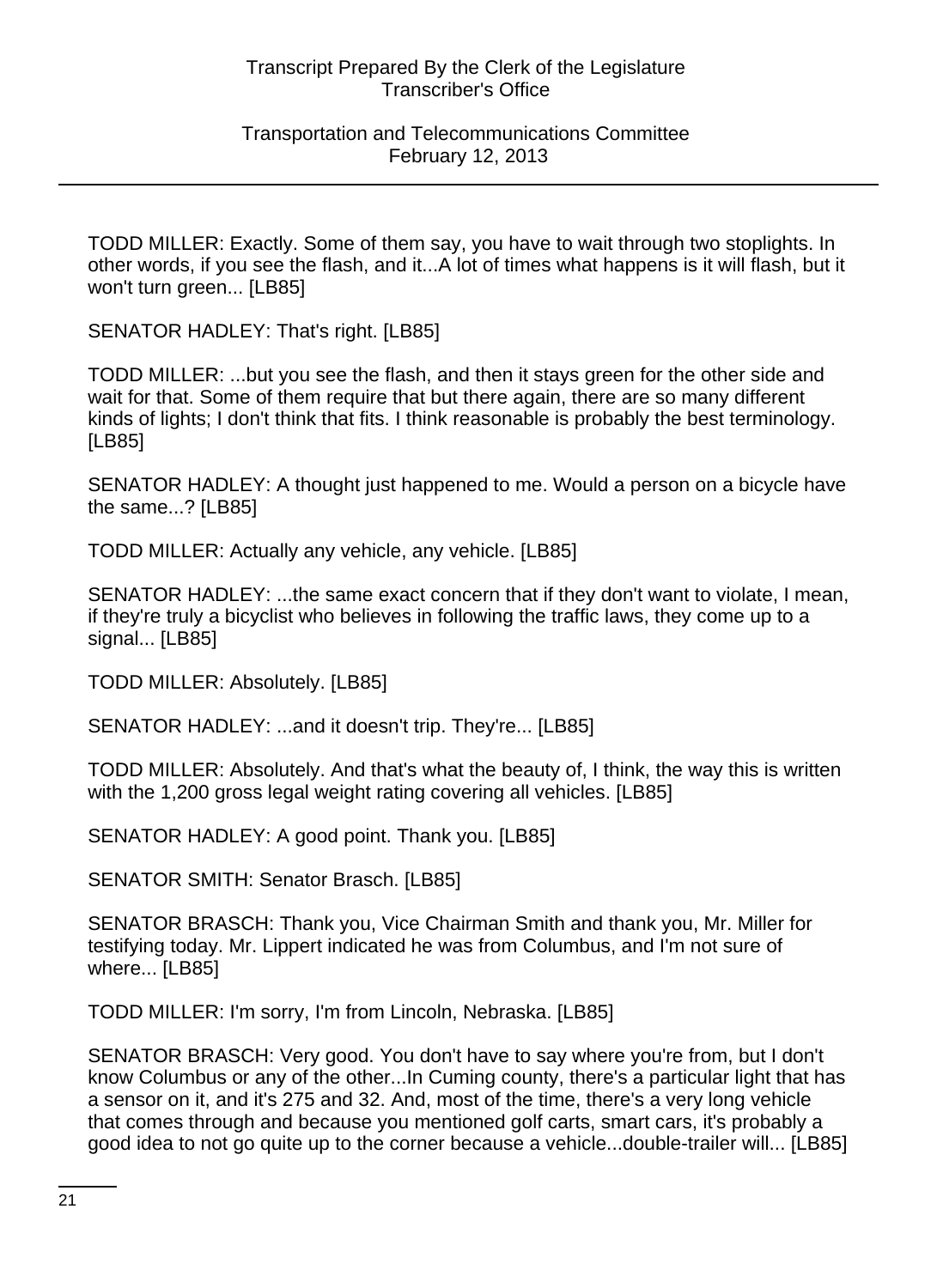## TODD MILLER: Sure. [LB85]

SENATOR BRASCH: Now, I'm wondering reasonable extenuating circumstances, back from our other bill, but are you familiar with corners where, if you're right up there, that your chances are you're going.... [LB85]

TODD MILLER: Part of my job for ABATE, you know, is to travel, and I go to all over the state and deal with this and of course, like I said, I've gotten a lot of complaints and people wanting to have their voice heard but not necessarily wanting to testify. Yes, there's a lot of places where it's not really safe for us. [LB85]

SENATOR BRASCH: To go to the trip point on a light, and I think... [LB85]

TODD MILLER: Right, exactly, because...I mean, and that's just with anything because of the way their cut or because they've planted the crosswalk right in the...right at the very edge there because the growing municipality moved the roadway out slightly to get another lane in or whatever. There's a lot of places where there is some danger. And, like I said, they haven't necessarily moved the trip position to accommodate. So, yes; there's a lot of places where there is. And I know there's a rule, like I said, or a law, that allows us to...if one is faulty, but how do you prove it's faulty if you weren't in the position? I mean, it's actually not performing incorrectly, it's just...doesn't work in this particular instance. [LB85]

SENATOR BRASCH: Excellent. Thank you for your testimony. [LB85]

SENATOR SMITH: Senator Watermeier. [LB85]

SENATOR WATERMEIER: Thank you, Senator Smith. Just a quick question about the brakes. You had mentioned the brake light doesn't come on at the stop sign if you take your foot off, but the brake light does come on for the front line, front brake as well, doesn't it, with your right hand? [LB85]

TODD MILLER: If you pull the front brake, yes. [LB85]

SENATOR WATERMEIER: Right. I mean, so if you're sitting at a stoplight... [LB85]

TODD MILLER: Generally there's no reason to hold the front brake sitting at a stop sign, so, yeah. [LB85]

SENATOR WATERMEIER: Right. [LB85]

TODD MILLER: As a matter of fact, one of the things that a lot of safety courses teach is not to hold the front brake because if you are accidentally rear-ended, you would roll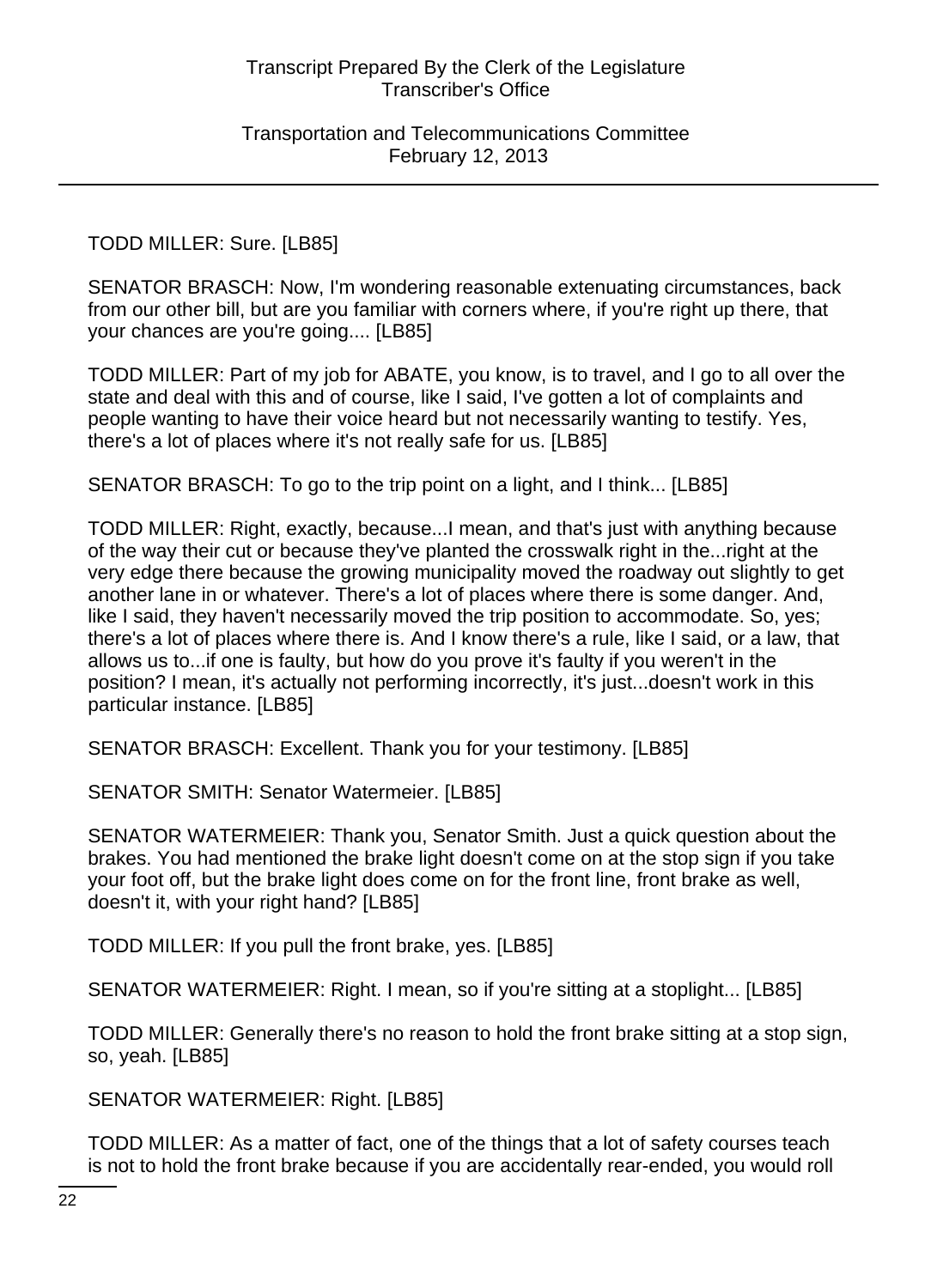through rather than take the full brunt of the back, so... [LB85]

SENATOR WATERMEIER: I'm just kind of preparing myself for the next question that may come outside of the committee, and we'll have questions, and so just to be able to answer that. [LB85]

TODD MILLER: Sure. Sure. But yeah, both brakes will set the light, absolutely. [LB85]

SENATOR SMITH: I see no further questions. Thank you, Mr. Miller, for your testimony. [LB85]

TODD MILLER: Thank you for your time. [LB85]

SENATOR SMITH: Are there other proponents for LB85? Welcome. [LB85]

ROGER ITES: Good afternoon, senators. My name is Roger Ites, I-t-e-s. I'm from District 5 in Omaha. I've been riding a motorcycle for over 30 years. I appreciate all the previous testimony. I think it seems pretty clear that we have a problem with lights not activating on smaller vehicles. It's not that they don't function properly. They're not malfunctioning; they do not have the capacity to recognize our vehicles. I thought it interesting that the red light, the sensor in the ground is looking for mass, so I thought it appropriate that I give testimony. I've got two massive motorcycles. The first one is a Honda GoldWing which is a V6 engine. It weighs close to 1,050 pounds. The second one is a Can-Am Spyder which is a trike, and as we...I heard several times...we're talking about a smart car, and I heard some testimony that, you know, the sensor is looking for the width of the vehicle. A Can-Am Spyder is 60" wide, and a smart car, as I sat here waiting to give some testimony and looked it up on Google, it is 5' 1", which is 61". So when I'm on my Can-Am Spyder trike, I'm every bit the width of a smart car. That vehicle is just under 1,100 pounds. The problem with both the GoldWing and both the Can-Am Spyder: they both share a common component. They are an aluminum frame covered in plastic. So, you know, we can only see more of that coming forward on four-wheeled motor vehicles. I've had an issue with red light right-of-way. I was sitting in a left-turn lane; there was a straight lane of traffic and a right lane of traffic. Sitting and sitting and sitting, waiting for the light to change. I finally went through and was cited for improper turn, and the officer said, "Well, you had an option. You could have turned right." So I'm supposed to cross from a left-turn lane, through a straight lane of traffic, to another turn, and I'm supposed to, what? Illegally cross two-lanes of traffic? And that's wrong. Obviously, that's...I'm going to break two traffic laws to make a left-turn. The other thing that makes me special is performing that type of maneuver is a little bit difficult at times for me because I pull a two-wheeled cargo trailer with my motorcycles. I pull a camper with my motorcycles, and then I have a one-wheeled trailer that I pull with my motorcycles. So, now we're not just talking about whether or not I can safely maneuver the bike from a left-turn lane to a far right-hand lane, I've got a combination of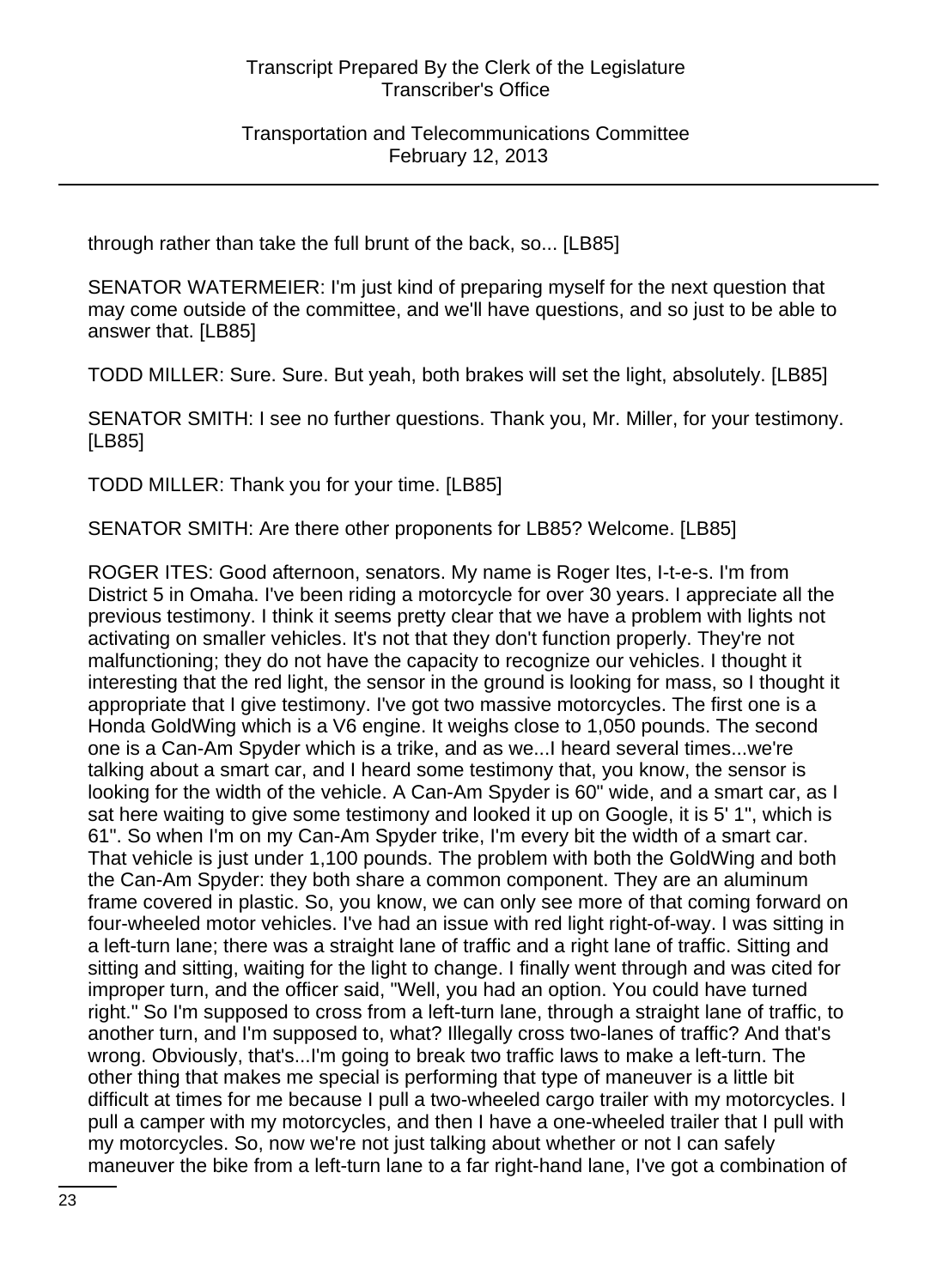Transportation and Telecommunications Committee February 12, 2013

vehicles behind me now. So now if I try to attempt to do something like that, I'm going to be blocking several lanes of traffic in order to do that. So, highly in support of LB85. I also think the two-minute thing is sort of vague. "Reasonable" would be the way to phrase that. So thank you for your time. If there's any questions... [LB85]

SENATOR SMITH: Senator Watermeier. [LB85]

SENATOR WATERMEIER: Vice Chairman Smith. You bring up the question now: is the 1,200 pound rule ever going to be a problem? I mean, I don't even like the idea of 1,200 pounds in there because if motorcycles get bigger, Can-Ams, I realize its market's changing. It's not been that long since those motorcycles have been around. Would that cause us trouble? [LB85]

ROGER ITES: I don't think a motorcycle really is going to get much bigger than that 1,200 pound limit, but you may get into some wider weight. [LB85]

SENATOR WATERMEIER: Right. The next question is, then, your...Are you licensed with a trailer on that motorcycle when you pull this camper and your other vehicles? So that wouldn't be added to... [LB85]

ROGER ITES: No, I don't have any special LCV. I am a Class A CDL holder that has doubles and triple certification, but it's no different than if you were to have a Ford F-150 pickup, and you decide you're going to pull a little camper behind you. There's no special license certification for that. [LB85]

SENATOR WATERMEIER: No, I appreciate that. I own all those licenses as well, but I...My question was: is the trailer that you're pulling licensed separately so the weight's on...like my tractor, the weight is just on the tractor so you don't have to worry about that. [LB85]

ROGER ITES: Every trailer that I have is licensed through the Department of Motor Vehicles. Yes, they are tagged vehicles. [LB85]

SENATOR WATERMEIER: Just like a trailer. Okay. I wasn't sure how that worked on motorcycle trailers, sorry. [LB85]

SENATOR SMITH: (Exhibit 7) Thank you, Mr. Ites, for your testimony. We continue on with proponents for LB85. Seeing none. Opponents for LB85? Seeing none, we will... [LB85]

SENATOR DUBAS: (Exhibit 5) Senator Smith, I do have a letter to read into the record in opposition to LB85 from the Nebraska Sheriffs' Association. Thank you, Senator Smith for taking good care of the committee while I was gone. Again, any opponents?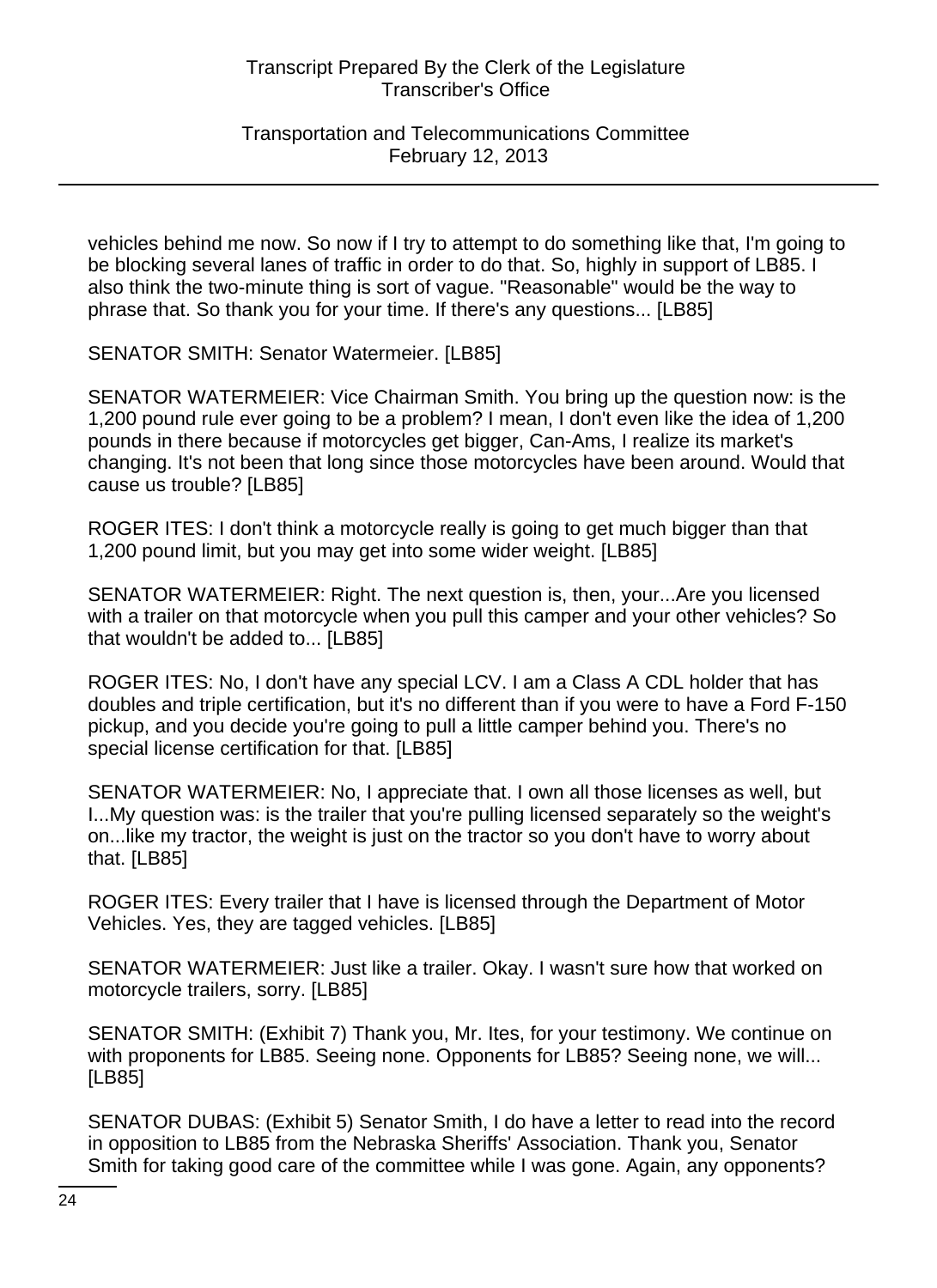Neutral? Any neutral testimony? Senator Schumacher, would you like to close? [LB85]

SENATOR SCHUMACHER: Thank you, Chairperson Dubas and members of the committee. It did occur to me that there's one reason maybe not to advance the bill. Can't you just see this taking all morning? It's the kind of issue we really can get into, trying to figure out how to solve this defined problem. But we have defined a problem, and the bill that has been proposed with the restriction of two minutes, no other vehicles at the intersection, being able to proceed safely through the intersection, is a solution that probably addresses itself to the great bulk of these situations. I'm not sure any language can be 100 percent. We've heard about the sensors in the road, not maybe sensing a vehicle behind, if the motorcycle is not ahead far enough. We've heard a suggestion, maybe, that the word "reasonable" be substituted for the amount of time. Those are all possible wrinkles in it, and that's something that I believe is appropriate for the committee, to make adjustments based on the testimony here. But as worded with the suggested amendment, we probably address the great bulk of the situations and resolve this problem for the great bulk of the situations. So unless there's any other questions, that would wind up my... [LB85]

SENATOR DUBAS: Senator Price. [LB85]

SENATOR PRICE: Thank you, Chairperson Dubas and thank you, Senator Schumacher, for bringing a situation to light. I know that I've heard motorcyclists discuss this fine point numerous times, but I also begin to wonder, as Senator Hadley had, when we think about bicycles, and then I began to further wonder if, you know, in cities such as Lincoln and Omaha, where there's a greater focus on utilizing bike paths, if we are not frustrating that effort because you couldn't...it would take a lot of bicyclists, even if I were included, to give you the profile and the weight and the metal requirements to set that off. So we could have bicyclists, students, waiting at night, waiting to make a turn or in the evening or in the morning when they're going to school when they can't...because there's no other traffic, and they wouldn't be able to proceed. So I think we have created what you said earlier, before: an impossible situation and that a light would never go, and a citizen could never...a citizen could never fulfill their activity based on the law. So I just wondered if you would concur with that or not? [LB85]

SENATOR SCHUMACHER: I think so. I did not put any particular time in the studying the bicycle or skateboarder or whatever situation, but the motorcycle one is addressed by this. [LB85]

SENATOR PRICE: I do believe bicyclists must follow the rules of the road so, therefore, they fall under that jurisdiction as well. So, thank you very much. [LB85]

SENATOR DUBAS: Thank you, Senator Price. Other questions? Thank you very much, Senator Schumacher. [LB85]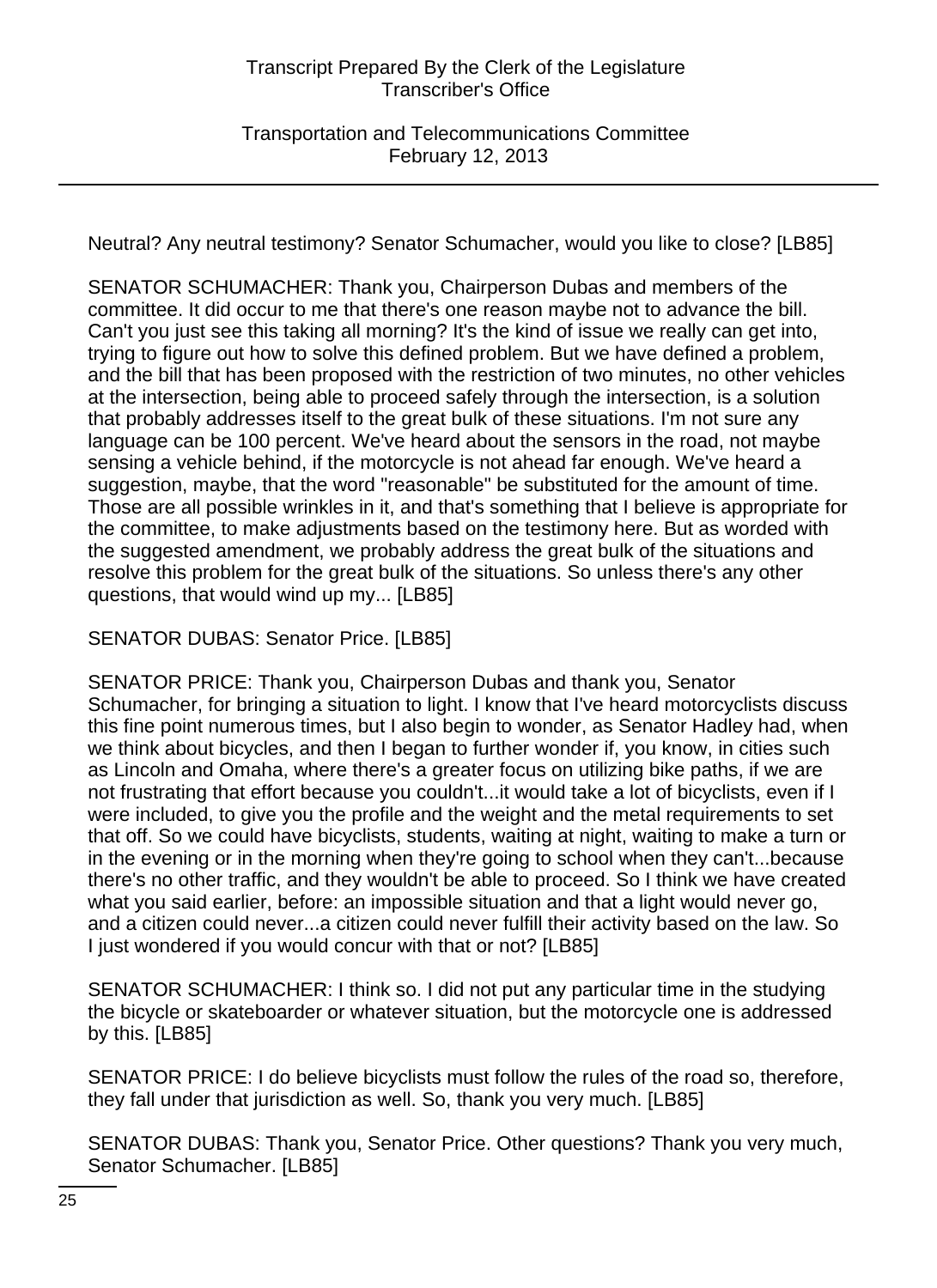SENATOR SCHUMACHER: Thank you. [LB85]

SENATOR DUBAS: All right that will close the hearing on LB85, and we will open the hearing now on LB453. Senator Karpisek. Well, you know how to clear a room. (Laughter) [LB453]

SENATOR KARPISEK: I'm getting better at it every year, Senator. (Laughter) Senator Dubas, members of the Transportation Committee. For the record, my name is Russ Karpisek, R-u-s-s K-a-r-p-i-s-e-k. I'm here today to present LB453. LB453 would simply state that all headlights shall be clear or of white color. I've seen quite a few headlights that are either blue or pink, and I just don't think that this should be allowed. I'm not talking about the bluish lights that LED or halogen lights put off. These are actually bulbs or lens covers that turn them on colors on purpose, and that is the extent of the bill. I'd be glad to take any questions. [LB453]

SENATOR DUBAS: Good. Questions for Senator Karpisek? Senator Price. [LB453]

SENATOR PRICE: Senator Dubas, thank you. Would you be amenable to adding those annoying quartz halogen--burn-your-eyeballs-out--lights? [LB453]

SENATOR KARPISEK: I would, Senator, but I didn't think I should go that far. [LB453]

SENATOR PRICE: Thank you. [LB453]

SENATOR DUBAS: Other questions for Senator Karpisek? Seeing none, thank you. [LB453]

SENATOR KARPISEK: Thank you. [LB453]

SENATOR DUBAS: You going to hang around? [LB453]

SENATOR KARPISEK: Oh, what the heck. (Laughter) [LB453]

SENATOR DUBAS: (Exhibit 6) Do we have anyone in support of LB453? Anyone in opposition? We do have a letter that was sent from Steve McDonald with the Specialty Equipment Market Association. I would guess I would put them...his letter in neutral, not opposition. So, do we have any other neutral? With that, Senator Karpisek, would you like to close? Senator Karpisek waives closing. Thank you very much. [LB453]

SENATOR WATERMEIER: His letter is in neutral? And he sells equipment? [LB453]

SENATOR DUBAS: Well he has questions, is what he's raising so...Okay, so with that,